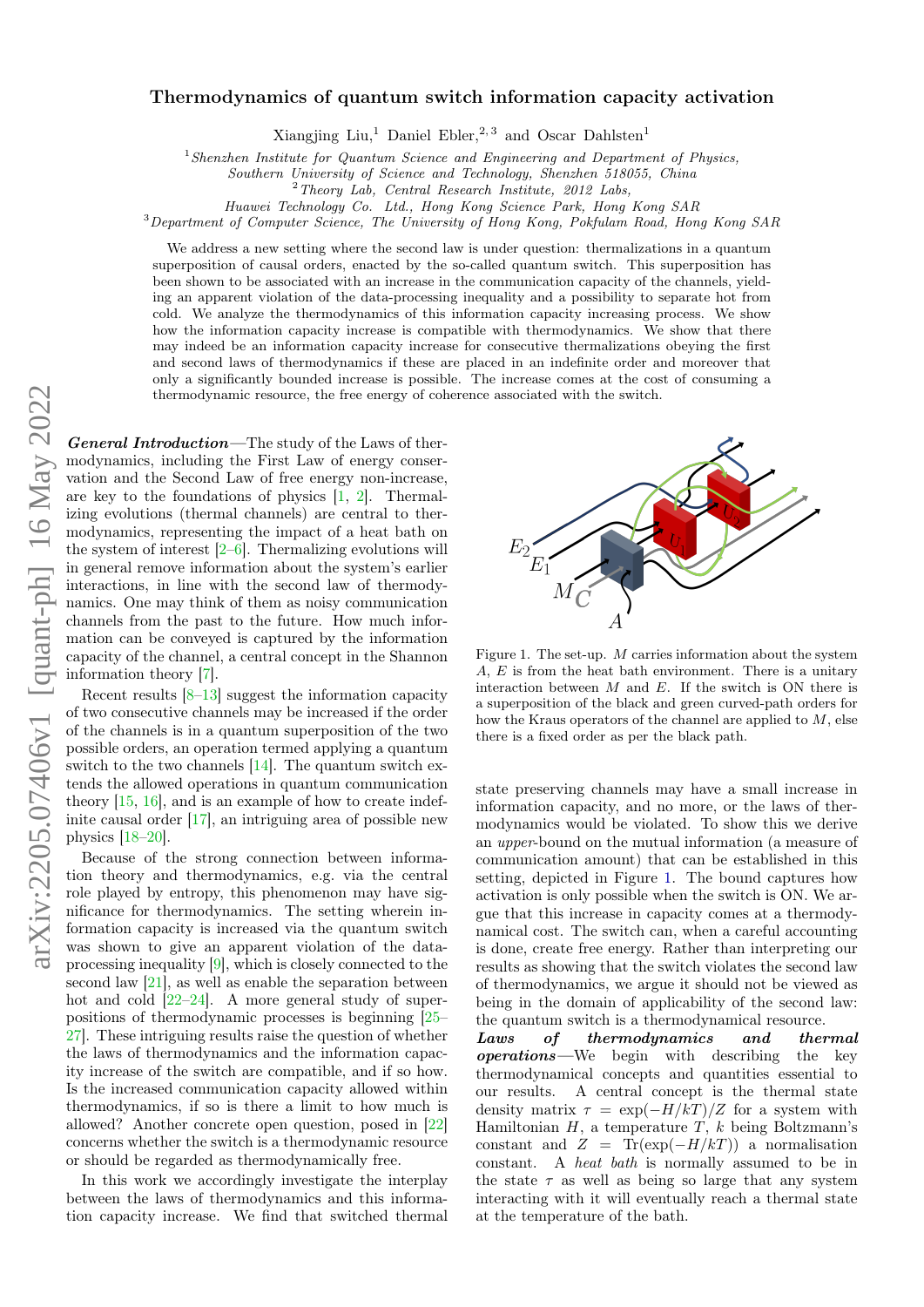The Second Law for a system interacting with a heat bath can be presented as demanding that the relative entropy  $S(\rho||\sigma) := \text{Tr}(\rho(\log \rho - \log \sigma))$  between the state  $\rho$  and the thermal state  $\tau$  of the given system cannot increase under the heat bath's influence  $\varepsilon(\rho)$ , i.e.,

$$
S(\varepsilon(\rho)||\tau) - S(\rho||\tau) \le 0. \tag{1}
$$

The free energy is another crucial and related quantity:  $F(\rho, H, T) := U(\rho) - kTS(\rho) = \text{Tr}(\rho H) - kTS(\rho)$ , for a system with state  $\rho$ , Hamiltonian H, temperature T and the von Neumann entropy  $S(\rho) := -\text{Tr}(\rho \ln \rho)$ . The relative entropy (with natural logarithm) to the thermal state can be equivalently written in terms of the free energy:

$$
kTS(\rho||\tau) = F(\rho) - F(\tau). \tag{2}
$$

Thus the second law of  $Eq.(1)$  $Eq.(1)$  can be restated as the free energy gap to the thermal state not increasing:  $\Delta F \leq 0$ . Moreover, the thermal state  $\tau$  has minimal free energy, so the free energy cannot increase (whereas entropy alone can decrease e.g. in cooling scenarios).

The long-established terminology of calling Eq [\(1\)](#page-1-0) or similar conditions the second Law can be considered to be confusing. There are maps, physically and mathemat-ically, which violate Eq. [\(1\)](#page-1-0) such as  $\varepsilon(\rho) = |1\rangle \langle 1|$  with  $|1\rangle$ not being the ground state (and thus not a thermal state for any temperature). A safe minimal interpretation of Eq.  $(1)$  is that it is a property that some dynamical maps have and some not. We demand that interactions with systems deemed to be heat baths, should have this property. Then a violation of Eq.  $(1)$  by a given map implies that the map should not correspond physically to an interaction with a heat bath. Else there would be a logical inconsistency.

We will moreover refer to the idea of free operations and resources (which are not free) [\[1\]](#page-4-0). A key paradigm in thermodynamics is that interactions with some ambient temperature  $T$  are free. For example,  $T$  might be the room temperature, whereas one may burn coal to create a hotter temperature, and things at that hotter temperature or interactions with them are then a resource. Accordingly, it is natural to require Eq. [\(1\)](#page-1-0) to be respected in order for a map to be termed thermodynamically free.  $kTS(\rho||\tau) = F(\rho) - F(\tau)$  may be thought of as the currency of thermodynamics, quantifying the resource value of a given system's state  $\rho$ .

Quantum channels (completely positive and tracepreserving maps)  $\varepsilon(\cdot)$  which leave the thermal state invariant:  $\varepsilon(\tau) = \tau$  are called thermal channels or thermal state preserving channels. The thermal state preserving condition is equivalent to Eq. [\(1\)](#page-1-0) (the proof can be found in Appendix [A1\)](#page-6-0). If follows from the above considerations that thermal state preserving channels cannot increase free energy. Quantum channels, including thermal state preserving channels, are moreover mathematically equivalent to unitarily interacting the system with an environment  $E$  and then tracing over  $E$  [\[28\]](#page-4-18). To model a thermal state preserving channel this way, one may take  $E$  to be in a thermal state initially, and apply an energypreserving unitary  $U_{ME}$  (meaning  $[U_{ME}, H_M + H_E] = 0$ ) followed by tracing over  $E$ . This is commonly called a thermal operation  $[2-6, 29]$  $[2-6, 29]$  $[2-6, 29]$  $[2-6, 29]$ . (We shall later consider thermal operations in superposed orders).

<span id="page-1-0"></span>**Quantum Switch**—The quantum switch  $S$  is a su-permap [\[30\]](#page-4-20), which takes two quantum channels  $C_1, C_2$ as input and output another quantum channel  $\mathcal{S}(\mathcal{C}_1, \mathcal{C}_2)$ . In the language of Kraus operators [\[28\]](#page-4-18), if we denote the Kraus operators of the channel  $C_1$  as  $\{K_i^{(1)}\}$  and  $C_2$  as  $\{K_j^{(2)}\}\$ , the action of the channel  $\mathcal{S}_{\sigma_C}(\mathcal{C}_1, \mathcal{C}_2)$  is expressed by

$$
\mathcal{S}_{\sigma_C}(\mathcal{C}_1, \mathcal{C}_2)(\rho) = \sum_{ij} S_{ij} (\sigma_C \otimes \rho) S_{ij}^{\dagger}, \tag{3}
$$

where  $\sigma_C$  is the state of the control system (also called the trajectory in the literature [\[15,](#page-4-7) [16\]](#page-4-8)) and  $S_{ij}$  denotes the Kraus operators for  $\mathcal{S}_{\sigma_C}(\mathcal{C}_1, \mathcal{C}_2)$ , namely,

$$
S_{ij} = |0\rangle_C\langle 0| \otimes K_j^{(2)} K_i^{(1)} + |1\rangle_C\langle 1| \otimes K_i^{(1)} K_j^{(2)} . \quad (4)
$$

Operationally speaking, the quantum switch superposes the two temporal orders of the channels – that is  $C_2 \circ C_1$ and  $C_1 \circ C_2$  – with amplitudes determined by  $\sigma_C$  [\[14\]](#page-4-6).

The state  $\sigma_C$  is very important. If  $\sigma_C = |+\rangle \langle +|$ there is a superposition of causal orders but e.g. if  $\sigma_C = |0\rangle\langle 0|$ , there is a well-defined order. To extrapolate between these two extremes, we shall allow for  $\sigma_C = \lambda |+\rangle \langle +| + (1 - \lambda) |0\rangle \langle 0|$ , in which the free parameter  $\lambda \in [0, 1]$  describes to what extent the switch is ON.

Model—We now describe the setting within which we will work, depicted in Figure [1.](#page-0-0) The systems and their Hamiltonians are as follows. There is a two-level system M which carries the information of a quantum system A. M will be thermalized via unitary interactions with the  $E_i$  qubits from the heat bath. We take the Hamiltonians to be  $H_{E_i} = -\sigma_z \forall j$ , and  $H_M = -\vec{n} \cdot \vec{\sigma}$ , where  $\vec{n}$  is a three-dimensional unit vector and  $\sigma$  indicates Paulimatrices. Thus the environment systems may have a different energy basis to that of  $M$ . The environmental qubits  $E_i$  are initially in their thermal states  $\tau_{E_i}$  =  $q |0\rangle_{E_i} \langle 0| + (1-q) |1\rangle_{E_i} \langle 1|$  with  $q := e^{\frac{1}{kT}} / Z \in [1/2, 1].$ The compound system  $AM$  is initially uncorrelated with  $E$  and is, for simplicity, in the state:

$$
\rho_{AM}^{\text{in}} = p\rho_A^{(0)} \otimes |\phi\rangle_M \langle \phi| + (1-p)\rho_A^{(1)} \otimes |\phi^{\perp}\rangle_M \langle \phi^{\perp}|, (5)
$$

where  $|\phi\rangle$ ,  $|\phi^{\perp}\rangle$  denote the eigenstates of  $H_M$ .

To determine the dynamics, we prove (see appendix [A3\)](#page-6-1), inspired by Ref. [\[31\]](#page-5-0), that the energy conservation condition

$$
[U_{ME_j}, H_M + H_{E_j}] = 0,\t\t(6)
$$

gives a specific class of unitary evolutions for qubit collisions:

$$
U_{ME_j}(\theta_1, \theta_2) = (\tilde{U} \otimes \mathbb{I})e^{i\theta_1 S}e^{i\theta_2 \frac{\sigma_z \otimes \sigma_z}{2}} (\tilde{U}^\dagger \otimes \mathbb{I}), \qquad (7)
$$

where  $\tilde{U}$  is a one-qubit unitary such that  $\tilde{U}\sigma_z\tilde{U}^{\dagger}$  =  $\vec{n} \cdot \vec{\sigma}$  and the swap operator  $S(|\phi_1\rangle \otimes |\phi_2\rangle) = |\phi_2\rangle \otimes$  $|\phi_1\rangle \ \forall \, |\phi_1\rangle \, , |\phi_2\rangle \in \mathbb{C}^2$ . The associated Kraus operators on M do not commute (see Appendix [A4\)](#page-7-0). The unitaries of the form  $U(\theta) := e^{i\theta S} = \cos(\theta) \mathbb{I} + i \sin(\theta) S$ are often called 'quantum partial swap unitaries' because they involve the swap unitary S. We see that  $\sin(\theta) := s \in [0, 1]$  quantifies the thermalisation strength (and denote  $\cos(\theta) := c$ ).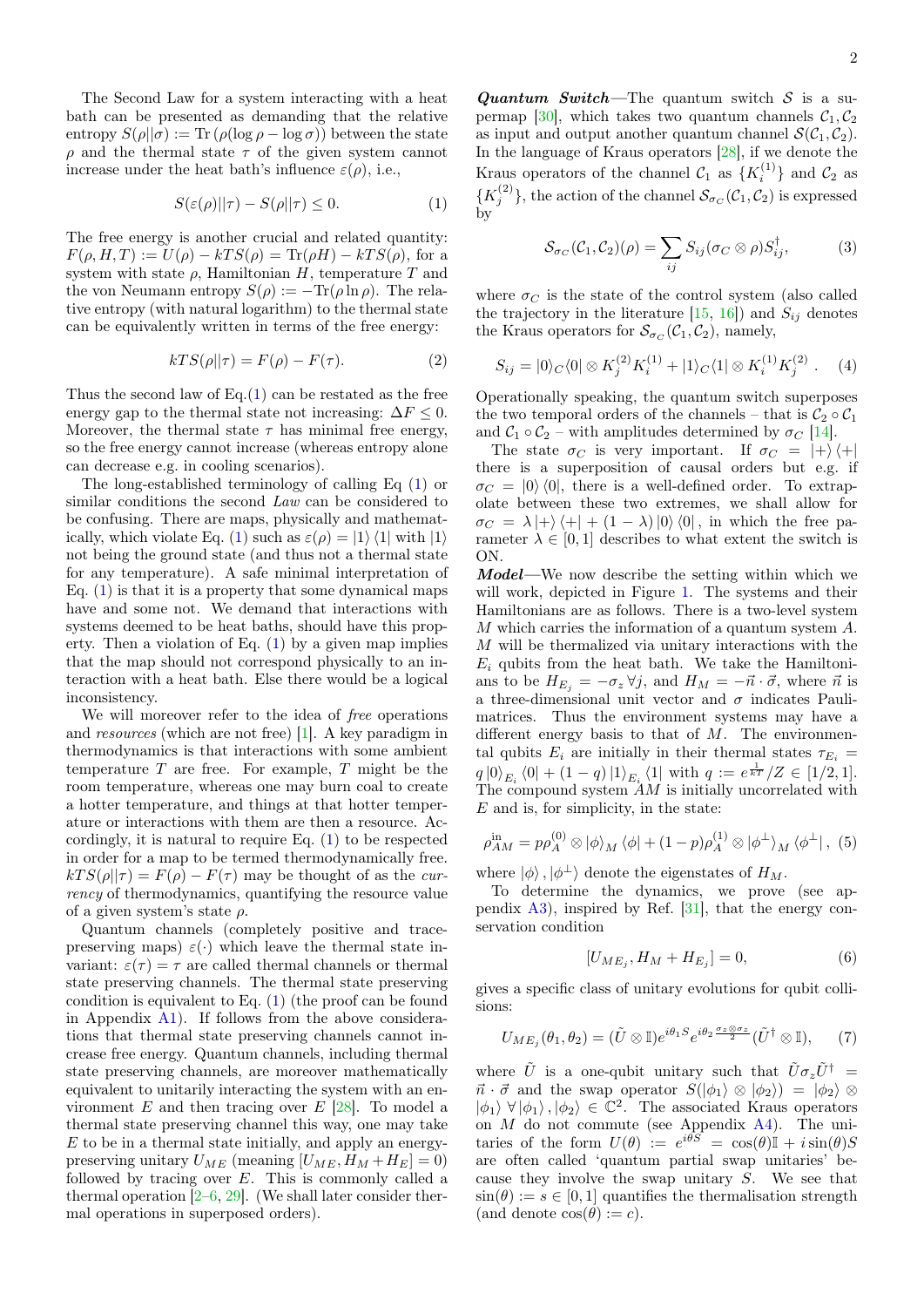The overall interaction, as depicted in Fig[.1,](#page-0-0) is then the switched version of the unitaries  $U_{ME_1}(\theta)$  and  $U_{ME_2}(\theta)$ :

$$
L = |\psi\rangle_c \langle \psi| \otimes U_{ME_2} U_{ME_1} + |\psi^{\perp}\rangle_c \langle \psi^{\perp} | \otimes U_{ME_1} U_{ME_2},
$$
\n(8)

where  $|\psi\rangle, |\psi^{\perp}\rangle$  denote two different eigenvectors of the Hamiltonian  $H_C$  of control system C. It is straightforward to check that  $L$  is a unitary operator. Further, as shown in Appendix [A2,](#page-6-2) since  $U_{ME_1}, U_{ME_2}$  are energy conserving, L satisfies the energy conservation condition

$$
[L, H_C + H_M + H_{E_1} + H_{E_2}] = 0.
$$
 (9)

Bound on information capacity from thermodynamics—In order to understand how much if any information capacity activation is allowed for energy preserving thermal state preserving channels, we now derive an upper bound on the information capacity. The upper bound will explicitly depend on  $\lambda$ , the amount the switch is ON. A remark on terminology: the bound is an upper bound on mutual information  $I(A : B) := S(A) + S(B) - S(AB)$  and we term it an upper bound on information capacity since Shannon's noisy channel theorem [\[7\]](#page-4-3) shows the mutual information (optimised over states on A) can be interpreted as the optimal communication rate, which is termed the channel capacity or communication capacity.

<span id="page-2-1"></span>Theorem 1 (Bound on information capacity from thermodynamics). Consider the mutual information between the message system M and a record of the message A. Initially it is  $I(A : M^{in})$  and finally, after the quantum switched energy-preserving and thermal state preserving channels, it is  $I(A:CM^{\tilde{f}n})$ , where C is the control system. Then

$$
I(A:CM^{fin}) \leq (c^4 + \lambda \left(q^2 - q + \frac{1}{2}\right) s^4) I(A:M^{in})
$$
  
+  $\lambda G_{\geq 0}$ , (10)

where  $\lambda \in [0, 1]$  represents how much the switch is ON, s is the thermalisation strength  $(s^2+c^2=1)$  and q is the ground state probability of the environment thermal state.  $G_{\geq 0}$  is a non-negative function of s and q given in Eq.  $(A531)$  of Appendix [A5.](#page-7-1)

Before describing the proof, we note that the bound captures that a certain amount of increase in mutual information is possible from from the switch being ON: the quantities multiplied by  $\lambda$ . Moreover only a limited amount of increase is allowed from the switch. Two extreme temperature cases illustrate this: (i) if the temperature of the heat bath is infinite  $(q = 1/2)$ ,

$$
I(A:CM^{\text{fin}}) \le (c^4 + \frac{\lambda}{4}s^4)I(A:M^{\text{in}}), \tag{11}
$$

and (ii) if the temperature of the heat bath is zero  $(q = 1)$ ,

$$
I(A:CM^{\text{fin}}) \le (c^4 + \frac{\lambda}{2}s^4)I(A:M^{\text{in}}) + \lambda G_{\ge 0}.
$$
 (12)

It follows, for example, that for for infinite temperature, energy conserving thermal state preserving channels can at most have an increase  $\frac{\lambda}{4} s^4 I(A : M^{\text{in}}) \leq \frac{1}{4} I(A : M^{\text{in}})$ .

<span id="page-2-2"></span>

<span id="page-2-0"></span>Figure 2. We derived, from the first and second laws, a general bound on the final mutual information between a copy of the input message and the output after the switch  $I(A:CM^{\text{fin}})$ . Here we show the bound together with a curve that is realisable for two different temperatures. It is plotted as a function of thermalisation strength  $s\in[0,1]$  and the extent to which the switch is on  $\lambda \in [0, 1]$ . The red circle proves that low temperature can outperform high temperature in terms of mutual information and the blue circle illustrates the increased mutual info when the switch is ON.

We moreover see that the low temperature allows for more information capacity as well as a greater difference between the cases where the switch is ON and OFF. This is consistent with how for the infinite temperature case only,  $I(A: C) = 0$  (as per Eq. [\(A518\)](#page-9-0) in the Appendix). The two extreme temperature cases are depicted in Fig-ure [2.](#page-2-0) The bound is tight for  $s = 0$ . An example of a pair of channels–one of which is not energy preserving–that violates the bound is given in Appendix [A6,](#page-10-1) demonstrating that the bound adds a significant restriction.

To illustrate the approach to proving Theorem [1](#page-2-1) (see Appendix [A5](#page-7-1) for the full proof), consider the case given in [\[8\]](#page-4-4) corresponding to an infinite temperature heat bath with the quantum switch fully on  $(q = 1/2, \lambda = 1)$ . Firstly apply the dynamics given in Eq. [\(8\)](#page-2-2) to the initial state  $\sigma_C \otimes \rho_{AM}^{\text{in}}$ . The final state  $\rho_{CAM}^{\text{fin}}$  then turns out to obey

$$
\rho_{CAM}^{\text{fin}} = |-\rangle_C \langle -| \otimes \left( k \left( \sigma_x^M \rho_{AM}^{\text{in}} \sigma_x^M \right) + l \left( \rho_A^{\text{in}} \otimes \frac{\mathbb{I}_M}{2} \right) \right) + |+\rangle_C \langle +| \otimes \left( m(\rho_{AM}^{\text{in}}) + n(\rho_A^{\text{in}} \otimes \tau_M) \right), \qquad (13)
$$

where  $\rho_A^{\text{in}} := \text{Tr}_M \rho_{AM}^{\text{in}}$  and  $k,l,m$  and n are all nonnegative real numbers. This makes the state amenable to conditioning on  $C$ , such that one can employ the mutual information (chain) rule, that

$$
I(A:CM^{\text{fin}}) = I(A:C) + I(A:M^{\text{fin}}|C). \tag{14}
$$

This breaks the task into calculating  $I(A: C)$  as well as  $I(A: M^{\text{fin}}|C) = p(|+\rangle_C)I(A: M^{\text{fin}}|+\rangle_C) + p(|-\rangle_C)I(A:$  $M^{\text{fin}} \vert \vert - \rangle_C$ ). The reduced states in question turn out to be mixtures of product states with another state with the same reduced state on A, i.e.  $\rho_{AB}^{\text{fin}} = p\rho_{AB}^{\text{in}} + (1-p)\rho_A^{\text{in}} \otimes$  $\sigma_B$ . We show (via the data processing inequality) that for such states

<span id="page-2-4"></span><span id="page-2-3"></span>
$$
I(A:B^{\text{fin}}) \le pI(A:B^{\text{in}}). \tag{15}
$$

We use Eq. [\(15\)](#page-2-3) to upper bound the two terms in the RHS of Eq. [\(14\)](#page-2-4). (The argument details, including the extension to arbitrary temperature of the heat bath and  $\lambda \in [0, 1]$ , are given in Appendix [A5\)](#page-7-1).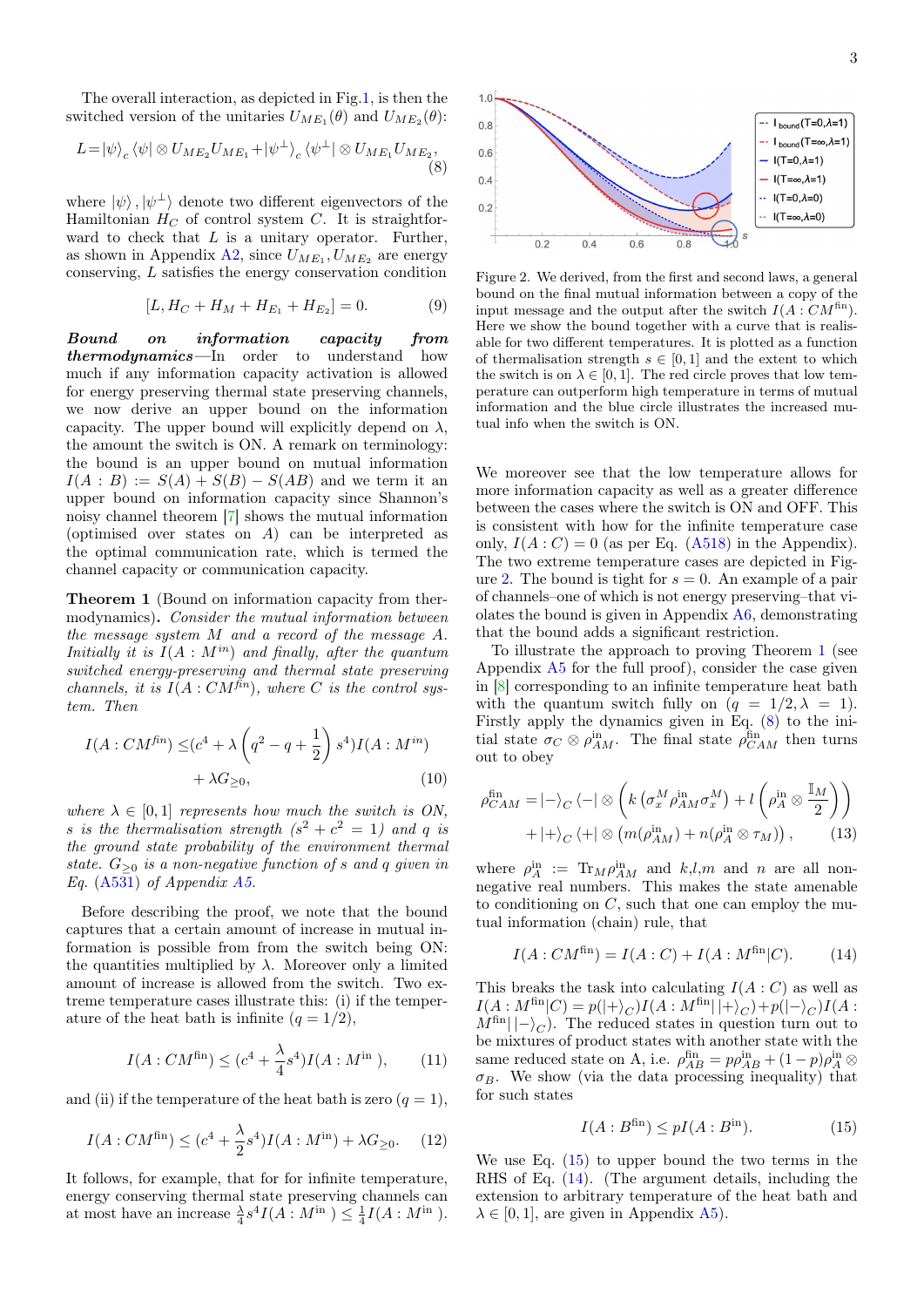$Information\quad capacity\quad increase\quad consumes$ thermodynamical resource—We now argue that  $\mathcal{S}_{\sigma_C}(\mathcal{C}_1, \mathcal{C}_2)(\cdot)$ , where  $\mathcal{C}_1$  and  $\mathcal{C}_2$  are both thermal state preserving channels leaving the same thermal state invariant, should not be regarded as thermodynamically free, except for the case of  $\sigma_C = \tau_C$ , the thermal state of C for the ambient temperature. To formalise this argument we firstly consider the impact of  $\mathcal{S}_{\sigma_C}$  on M, and then include the impact on C.

Consider the impact on  $M$  of two switched thermal state preserving channels.

<span id="page-3-0"></span>Theorem 2 (Switched thermal state preserving channels is a thermal state preserving channel on M). If  $C_1(\tau_M)$  =  $C_2(\tau_M) = \tau_M$ , where  $\tau_M$  is the thermal state on M then, for any state  $\sigma_C$ ,  $Tr_C S_{\sigma_C}(\mathcal{C}_1, \mathcal{C}_2)(\tau_M) = \tau_M$ .

The proof of theorem [2](#page-3-0) can be found in appendix [A7.](#page-10-2) Theorem [2](#page-3-0) leaves it open for  $\mathcal{S}_{\sigma_C}$  to be viewed as a thermodynamically free operation, however it is important to also take the presence of C into account.

<span id="page-3-1"></span>Theorem 3 (Including the control system). (i) For the control system initially in a thermal state  $\tau_C$ , and  $\mathcal{C}_1, \mathcal{C}_2$ being thermal state preserving channels,  $S_{\tau_C}(\mathcal{C}_1, \mathcal{C}_2)$ leaves  $\tau_C \otimes \tau_M$  invariant. (ii) For the control system initially in  $|+\rangle \langle +|$ , and  $C_1, C_2$  being thermal state preserving channels for infinite temperature,  $S_{(+)}(\mathcal{C}_1, \mathcal{C}_2)$  followed by a particular free operation does not leave the thermal state on  $M$ ,  $\tau_M$  invariant.

Statement (i) in Theorem [3](#page-3-1) follows because  $\tau_C \otimes \tau_M$  can be interpreted as a mixture of two cases  $\sigma_C = |0\rangle 1\rangle \langle 0\rangle 1|$ . By inspection from the definition of the switch  $S$ , in each case  $\sigma_C$  is unchanged by the switch. Moreover the thermal state on  $M$  is unchanged since only thermal state preserving channels are applied to M. Hence it appears fair to call  $\mathcal{S}_{\tau_C}(\mathcal{C}_1, \mathcal{C}_2)(\cdot)$  a thermodynamically free operation, at least in so far as  $Eq.(1)$  $Eq.(1)$  is demanded.

If the control system is instead in  $|+\rangle$  as in statement (ii), things are subtly but importantly different. Consider for simplicity the case of infinite temperature (or null Hamiltonians) and full swap  $(s = 1)$ . Whilst Theorem [2](#page-3-0) implies  $\tau_M$  is invariant it is a priori not sensible to ask whether  $\tau_C \otimes \tau_M$  is invariant in this case, since  $\sigma_C \neq \tau_C$ . However we can answer the question of whether it is a free operation in another way: acting on the final CM with a certain free operation changes M into something that is different to  $\tau_M$ . The swap unitary  $S_{CM}$  should be treated as free here, as discussed in the model section. Now,

$$
\begin{split} &\text{Tr}_{C}(S_{CM} \circ S_{|+)}(\mathcal{C}_{1}, \mathcal{C}_{2})(\tau_{M})) \\ &= \frac{3}{8}|+\rangle_{M} \langle +|+\frac{5}{8}|-\rangle_{M} \langle -| \neq \frac{1}{2} \mathbb{1} = \tau_{M}, \end{split} \tag{16}
$$

as shown in Eq. [\(A513\)](#page-8-0). Thus the switched thermal state preserving channels under such an initial state on the control system should not be termed a free thermal operation (else one would need to declare a violation of the Second Law of Eq.  $(1)$ ).

For pedagogical purposes we note that the above argument is analogous to Bennett's famous exorcism of the Szilard-engine Maxwell's demon [\[32\]](#page-5-1). The argument contains two (qu)bits (sometimes one of them is a trit but

for simplicity we take two qubits): the demon's memory  $A$  and the working medium system  $B$ . Initially  $\rho_{AB} = |0\rangle_A \langle 0| \otimes 1_B/2$ . The demon performs its famous measurement modelled as a CNOT =  $1_A \otimes |0\rangle_B \langle 0| +$  $(\sigma_x)_A \otimes |1\rangle_B \langle 1|$ . Bennett notes, crucially[\[32\]](#page-5-1), that the CNOT operation may in principle be thermodynamically free, considering that the initial and final Hamiltonian may be null  $(H = 0)$ , and noting that CNOT leaves the corresponding thermal state  $(\frac{1}{4} \mathbb{I}_{AB})$  invariant. The CNOT leaves the state on the working system  $B$  invariant here. This is analogous to how the switch leaves  $\tau_M$  invariant. There can now, analogously to the swap unitary above, be a second free operation (we deviate somewhat from the standard protocol here to simplify the presentation) namely CNOT in the opposite direction, setting B to  $|0\rangle$  regardless of its initial state. Thus, the end effect is a map on B respecting  $\varepsilon(\rho_B = \frac{1}{2}\mathbb{1} = \tau_B) = |0\rangle_B \langle 0| \neq \tau_B$ . Such a map creates free energy, e.g. taking a thermal state to a non-thermal state, and should be treated as a resource.

The switch can be said to harness only one type of free energy from  $\sigma_C$ , known as the free energy of coherence. If  $\sigma_C$  is diagonal in the computational basis, then, as discussed above, the action of the switch is trivial. Instead there must be coherence. The free energy of coherence can be defined as  $F_{coh} = F(\sigma) - F(\mathcal{D}_H(\sigma))$ , where  $\mathcal{D}_H(\cdot)$ diagonalises the state in the Hamiltonian eigenbasis [\[33\]](#page-5-2). From the definition,  $F = F_{coh} + F(\mathcal{D}_H(\sigma))$ .  $F_{coh}(\sigma_C)$  is a natural quantifier of the thermodynamic resource value of the switch. We can explicitly mathematically capture this by noting that  $F_{coh}(\sigma, H) \geq kT \frac{\lambda^2}{\ln 16}$  (see Appendix A8) such that the information capacity activation in The-orem [1](#page-2-1) is directly governed by  $F_{coh}$ .

We have argued in this section that, for thermal state preserving channels  $\mathcal{C}_i$ , the switched channels,  $\mathcal{S}_{\vert+\rangle}(\mathcal{C}_1,\mathcal{C}_2)(\cdot)$ , is not thermodynamically free, whereas  $\mathcal{S}_{\tau_C}(\mathcal{C}_1, \mathcal{C}_2)(\cdot)$  is thermodynamically free in so far as Eq. [\(1\)](#page-1-0) demands. Conversely, if we instead treated  $S_{(+)}$ as a thermally free operation, the second law of Eq.  $(1)$ would be violated which would be logically inconsistent and thus not a sound interpretation.

Relation to existing work–The conclusion that the switch is a thermodynamical resource does not contradict the resource theory created in Ref. [\[16\]](#page-4-8), in which the switch is taken as free, but rather shows that these are separate resource theories. The result that the switch is not thermodynamically free is consistent with the conclusion from Ref. [\[22\]](#page-4-14) that it could be possible to use the switch to perform refrigeration. The results are also consistent with Ref. [\[9\]](#page-4-12) which show how the switch gives an apparent violation of the bottleneck inequality, which holds for all channels. The bottleneck inequality (which is equivalent to the data processing inequality) for two maps  $\varepsilon_1(\cdot)$  and  $\varepsilon_2(\cdot)$  says that  $I(A : \varepsilon_2 \circ \varepsilon_1(B)) \leq I(A : \varepsilon_1(B)).$ The information capacity activation phenomenon can be expressed as  $I(A : \mathcal{S}_{\vert +} \setminus (\mathcal{C}_1, \mathcal{C}_2)(B)) > I(A : \mathcal{C}_1(B)),$  indicating a possible violation of the bottle-neck inequality. As a vivid example, let  $C_2 = C_1 := C$  correspond to the full swap case (s=1) such that  $\mathcal{C}(\tau_M) = \tau_M$ . If we denoted, carelessly, the action on  $M$  of the switch channels followed by the conditioning on  $C$ , as  $C \circ C$ , there would indeed be a violation of Eq. [\(1\)](#page-1-0) in the sense that in the second application of  $\mathcal C$  the state goes from being ther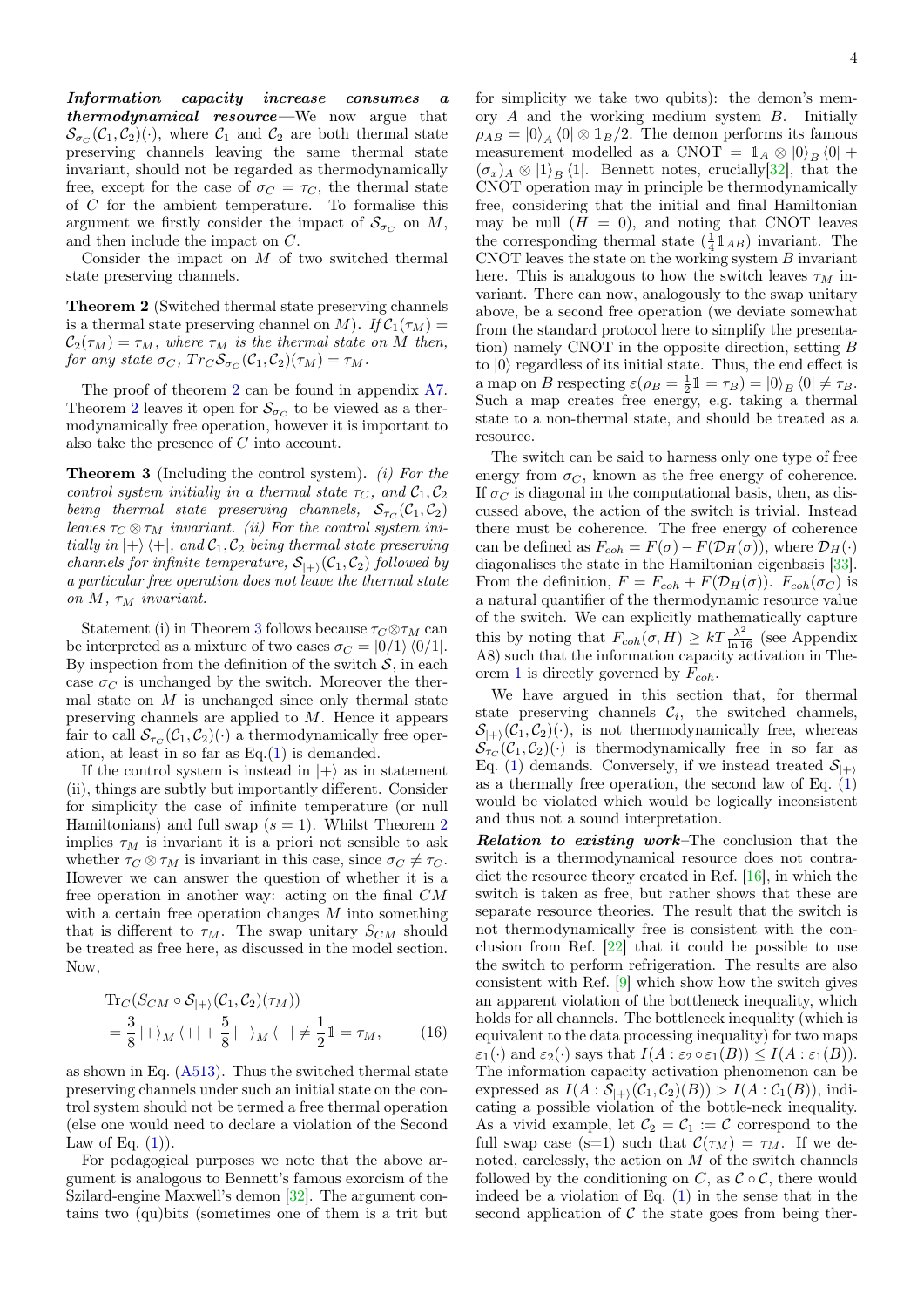mal to becoming athermal. This again highlights how the switch should be treated as a thermal resource.

**Summary and Outlook**– We derived an upper bound on the information capacity of energy preserving thermal state preserving channels with or without indefinite causal order. The bound captures the capacity activation associated with indefinite causal order as well as revealing that this is stronger for low temperatures. We argued that there is a thermodynamic cost to this activation (or else the Second Law is violated).

It remains to be investigated whether the arguments here directly generalise to single-shot thermodynamics where statements concern other quantities than average

- <span id="page-4-0"></span>[1] E. H. Lieb and J. Yngvason, The entropy concept for nonequilibrium states, Proceedings of the Royal Society A: Mathematical, Physical and Engineering Sciences 469, 20130408 (2013).
- <span id="page-4-1"></span>[2] D. Janzing, P. Wocjan, R. Zeier, R. Geiss, and T. Beth, Thermodynamic cost of reliability and low temperatures: tightening landauer's principle and the second law, International Journal of Theoretical Physics 39, 2717 (2000).
- <span id="page-4-21"></span>[3] M. Horodecki and J. Oppenheim, Fundamental limitations for quantum and nanoscale thermodynamics, Nature communications 4, 1 (2013).
- [4] F. G. Brandao, M. Horodecki, J. Oppenheim, J. M. Renes, and R. W. Spekkens, Resource theory of quantum states out of thermal equilibrium, Physical Review Letters 111, 250404 (2013).
- [5] M. Lostaglio, K. Korzekwa, D. Jennings, and T. Rudolph, Quantum coherence, time-translation symmetry, and thermodynamics, Physical Review X 5, 021001 (2015).
- <span id="page-4-2"></span>[6] F. Brandao, M. Horodecki, N. Ng, J. Oppenheim, and S. Wehner, The second laws of quantum thermodynamics, Proceedings of the National Academy of Sciences 112 (2015).
- <span id="page-4-3"></span>[7] M. M. Wilde, Quantum Information Theory (Cambridge University Press, 2013).
- <span id="page-4-4"></span>[8] D. Ebler, S. Salek, and G. Chiribella, Enhanced communication with the assistance of indefinite causal order, Physical Review Letters 120, 120502 (2018).
- <span id="page-4-12"></span>[9] S. Salek, D. Ebler, and G. Chiribella, Quantum communication in a superposition of causal orders, arXiv preprint arXiv:1809.06655 (2018).
- [10] L. M. Procopio, F. Delgado, M. Enríquez, N. Belabas, and J. A. Levenson, Communication enhancement through quantum coherent control of n channels in an indefinite causal-order scenario, Entropy 21, 1012 (2019).
- [11] M. Caleffi and A. S. Cacciapuoti, Quantum switch for the quantum internet: Noiseless communications through noisy channels, IEEE Journal on Selected Areas in Communications 38, 575 (2020).
- [12] G. Chiribella, M. Banik, S. S. Bhattacharya, T. Guha, M. Alimuddin, A. Roy, S. Saha, S. Agrawal, and G. Kar, Indefinite causal order enables perfect quantum communication with zero capacity channels, New Journal of Physics 23, 033039 (2021).
- <span id="page-4-5"></span>[13] G. Chiribella, M. Wilson, and H. Chau, Quantum and classical data transmission through completely depolarizing channels in a superposition of cyclic orders, Physical Review Letters 127, 190502 (2021).
- <span id="page-4-6"></span>[14] G. Chiribella, G. M. D'Ariano, P. Perinotti, and B. Valiron, Quantum computations without definite causal structure, Physical Review A 88, 022318 (2013).
- <span id="page-4-7"></span>[15] G. Chiribella and H. Kristjánsson, Quantum Shannon

work, e.g. the worst-case work [\[3,](#page-4-21) [34–](#page-5-3)[36\]](#page-5-4). It is very intriguing that only a limited activation capacity from the switch is allowed for thermal state preserving channels, and one wonders whether there is a simple reason for this. A connected question is the important question of what the difference is between the switch and other coherent combinations of channels [\[25](#page-4-16)[–27,](#page-4-17) [37](#page-5-5)[–42\]](#page-5-6).

Acknowledgements– We acknowledge discussions with Qian Chen, Giulio Chiribella, Yutong Luo, Yi-Zheng Zhen and early discussions with David Felce, Sina Salek and Vlatko Vedral. We acknowledge support from the National Natural Science Foundation of China (Grants No. 12050410246, No. 1200509, No. 12050410245).

theory with superpositions of trajectories, Proceedings of the Royal Society A 475, 20180903 (2019).

- <span id="page-4-8"></span>[16] H. Kristjánsson, G. Chiribella, S. Salek, D. Ebler, and M. Wilson, Resource theories of communication, New Journal of Physics (2020).
- <span id="page-4-9"></span>[17] O. Oreshkov, F. Costa, and Č. Brukner, Quantum correlations with no causal order, Nature Communications 3, 1092 (2012).
- <span id="page-4-10"></span>[18] L. Hardy, Quantum gravity computers: On the theory of computation with indefinite causal structure, in Quantum Reality, Relativistic Causality, and Closing the Epistemic Circle (Springer, 2009) pp. 379–401.
- [19] A. Belenchia, R. M. Wald, F. Giacomini, E. Castro-Ruiz, Č. Brukner, and M. Aspelmeyer, Quantum superposition of massive objects and the quantization of gravity, Physical Review D 98, 126009 (2018).
- <span id="page-4-11"></span>[20] L. J. Henderson, A. Belenchia, E. Castro-Ruiz, C. Budroni, M. Zych, Č. Brukner, and R. B. Mann, Quantum temporal superposition: The case of quantum field theory, Physical Review Letters 125, 131602 (2020).
- <span id="page-4-13"></span>[21] T. M. Cover, Elements of information theory (John Wiley & Sons, 1999).
- <span id="page-4-14"></span>[22] D. Felce and V. Vedral, Quantum refrigeration with indefinite causal order, Physical Review Letters 125, 070603  $(2020)$ .
- [23] X. Nie, X. Zhu, C. Xi, X. Long, Z. Lin, Y. Tian, C. Qiu, X. Yang, Y. Dong, J. Li, et al., Experimental realization of a quantum refrigerator driven by indefinite causal orders, arXiv preprint arXiv:2011.12580 (2020).
- <span id="page-4-15"></span>[24] H. Cao, N.-n. Wang, Z.-A. Jia, C. Zhang, Y. Guo, B.-H. Liu, Y.-F. Huang, C.-F. Li, and G.-C. Guo, Experimental demonstration of indefinite causal order induced quantum heat extraction, arXiv preprint arXiv:2101.07979 (2021).
- <span id="page-4-16"></span>[25] G. Rubino, G. Manzano, and Č. Brukner, Quantum superposition of thermodynamic evolutions with opposing time's arrows, Communications Physics 4 (2021).
- [26] G. Rubino, G. Manzano, L. A. Rozema, P. Walther, J. M. Parrondo, and Č. Brukner, Inferring work by quantum superposing forward and time-reversal evolutions, arXiv preprint arXiv:2107.02201 (2021).
- <span id="page-4-17"></span>[27] C. E. Wood, H. Verma, F. Costa, and M. Zych, Operational models of temperature superpositions, arXiv preprint arXiv:2112.07860 (2021).
- <span id="page-4-18"></span>[28] M. A. Nielsen and I. Chuang, Quantum computation and quantum information (2002).
- <span id="page-4-19"></span>[29] P. Ćwikliński, M. Studziński, M. Horodecki, and J. Oppenheim, Limitations on the evolution of quantum coherences: towards fully quantum second laws of thermodynamics, Physical Review Letters 115, 210403 (2015).
- <span id="page-4-20"></span>[30] G. Chiribella, G. M. D'Ariano, and P. Perinotti, Quantum circuit architecture, Physical Review Letters 101,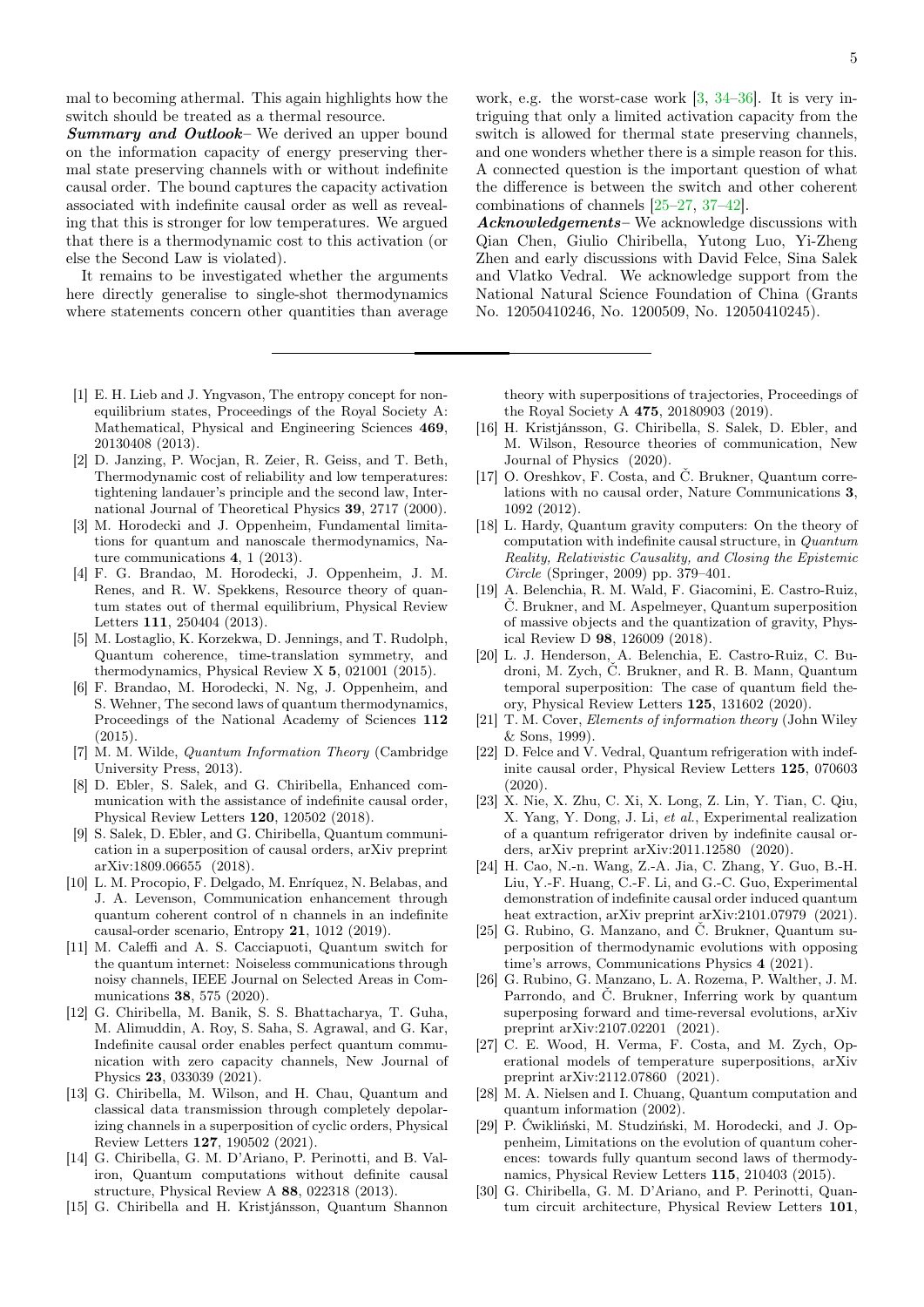060401 (2008).

- <span id="page-5-0"></span>[31] V. Scarani, M. Ziman, P. Štelmachovič, N. Gisin, and V. Bužek, Thermalizing quantum machines: Dissipation and entanglement, Physical Review Letters 88, 097905 (2002).
- <span id="page-5-1"></span>[32] C. H. Bennett, Notes on landauer's principle, reversible computation, and maxwell's demon, Studies In History and Philosophy of Science Part B: Studies In History and Philosophy of Modern Physics 34, 501 (2003).
- <span id="page-5-2"></span>[33] M. Lostaglio, D. Jennings, and T. Rudolph, Description of quantum coherence in thermodynamic processes requires constraints beyond free energy, Nature communications 6 (2015).
- <span id="page-5-3"></span>[34] O. C. O. Dahlsten, R. Renner, E. Rieper, and V. Vedral, Inadequacy of von Neumann entropy for characterizing extractable work, New. J. Phys. 13, 053015 (2011).
- [35] L. Del Rio, J. Åberg, R. Renner, O. Dahlsten, and V. Vedral, The thermodynamic meaning of negative entropy, Nature 474, 61 (2011).
- <span id="page-5-4"></span>[36] J. Åberg, Truly work-like work extraction via a singleshot analysis, Nature communications 4, 1 (2013).
- <span id="page-5-5"></span>[37] A. Feix, M. Araújo, and Č. Brukner, Quantum superposition of the order of parties as a communication resource, Physical Review A 92, 052326 (2015).
- [38] A. A. Abbott, J. Wechs, D. Horsman, M. Mhalla, and C. Branciard, Communication through coherent control of quantum channels, Quantum 4, 333 (2020).
- [39] P. A. Guérin, A. Feix, M. Araújo, and Č. Brukner, Exponential communication complexity advantage from quantum superposition of the direction of communication, Physical Review Letters 117, 100502 (2016).
- [40] N. Gisin, N. Linden, S. Massar, and S. Popescu, Error filtration and entanglement purification for quantum communication, Phys. Rev. A 72, 012338 (2005).
- [41] P. A. Guérin, G. Rubino, and Č. Brukner, Communication through quantum-controlled noise, Physical Review A 99, 062317 (2019).
- <span id="page-5-6"></span>[42] G. Chiribella and H. Kristjánsson, Quantum shannon theory with superpositions of trajectories, Proceedings of the Royal Society A 475 (2019).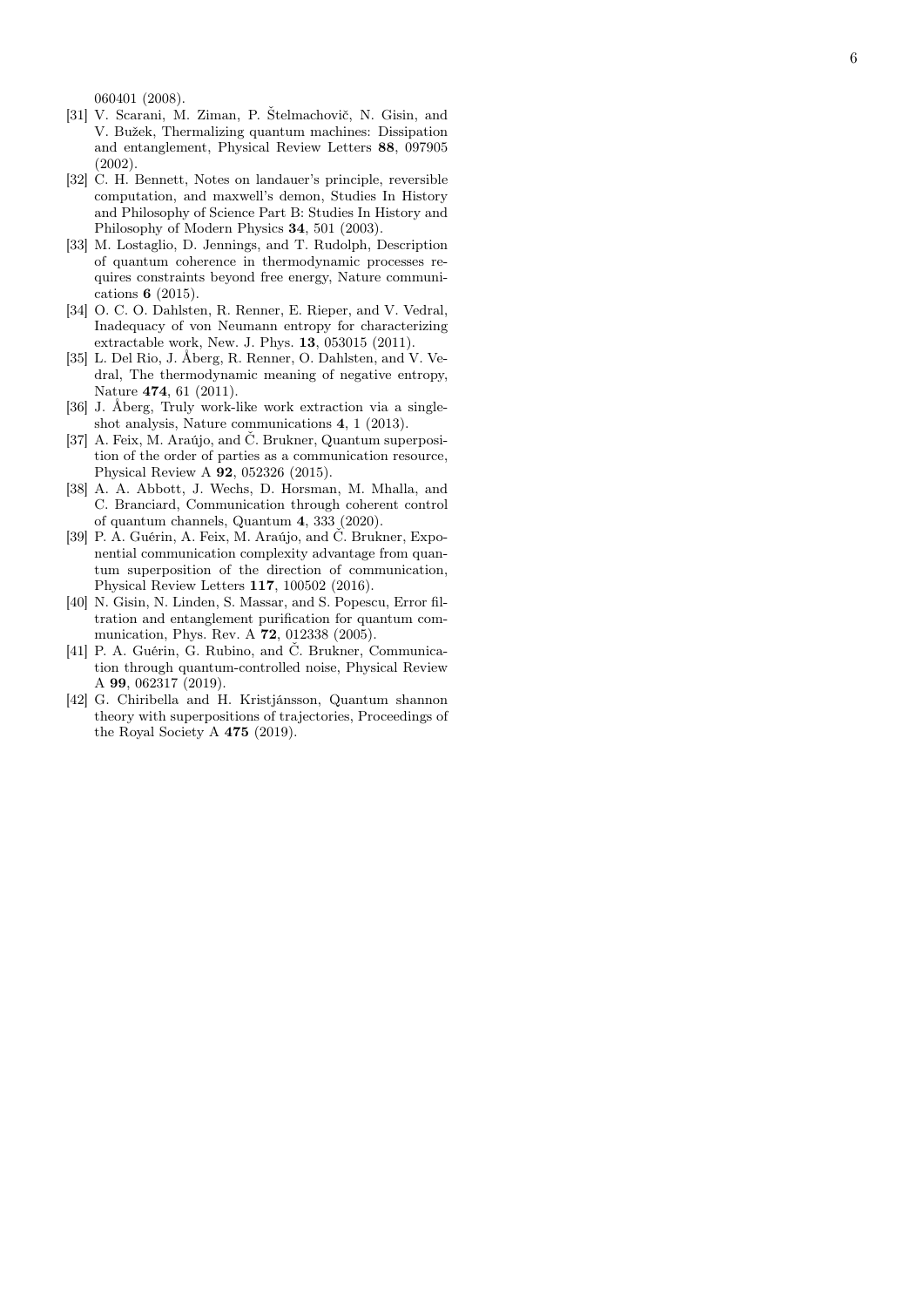### <span id="page-6-0"></span>Appendix A1: Thermal state preserving condition and the second law

Proposition: The thermal state preserving condition, i.e.,  $\mathcal{E}(\tau) = \tau$ , is equivalent to the relative entropy between the state  $\rho$  and the thermal state  $\tau$  of the same system cannot increase, i.e.,  $\Delta S(\rho||\tau) := S(\mathcal{E}(\rho)||\tau)$  –  $S(\rho||\tau) \leq 0$ .

*Proof.* Thermal channel  $\mathcal E$  is a completely positive, tracepreserving (CPTP) map.

"  $\Rightarrow$ ". According to the property of monotonicity of quantum relative entropy, we have

$$
S(\rho||\tau) \ge S(\mathcal{E}(\rho)||\mathcal{E}(\tau)) = S(\mathcal{E}(\rho)||\tau), \tag{A11}
$$

where the thermal state preserving condition  $\mathcal{E}(\tau) = \tau$  is used in the equality. This leads to

$$
\Delta S(\rho||\tau) \leq 0.
$$

"  $\Leftarrow$ ". Consider initially  $\rho = \tau$ . Then, the change of the relative entropy is

$$
\Delta S(\tau||\tau) = S(\mathcal{E}(\tau)||\tau) - S(\tau||\tau)
$$

$$
= S(\mathcal{E}(\tau)||\tau) \le 0. \tag{A12}
$$

Combining the above expression with the fact that relative entropy is non-negative gives us  $S(\mathcal{E}(\tau)||\tau) = 0$ . Finally, we arrive at  $\mathcal{E}(\tau) = \tau$ .

 $\Box$ 

### <span id="page-6-2"></span>Appendix A2:  $S(\mathcal{E}_1, \mathcal{E}_2)$  is a thermal operation

Thermal operations are defined as energy conserving thermal channels. Energy conservation here means that the unitary dilation  $U$  of a thermal channel commutes with the sum of the Hamiltonians of the system  $S$  and the thermal environment E, i.e.,  $[U, H<sub>S</sub> + H<sub>E</sub>] = 0$ .

Thermal operations are considered as 'free' in quantum resource theories of thermodynamics. This is because of the following two reasons:

- (i) the energy conservation condition ensures that all resources are taken into consideration, and no external systems do work to or take away work from the system in the framework of quantum resource theories;
- (ii) thermal operations left the thermal state invariant, meaning thermal operations does not take a 'free state' to a resource state, thus, does not create resource.

Consider two thermal operations  $\mathcal{E}_1, \mathcal{E}_2$  acting on the system S.  $\mathcal{E}_i$ ,  $i = 1, 2$  are defined by  $(U_i, \tau_{E_i})$  where  $U_i$  is the corresponding unitary dilation of  $\mathcal{E}_i$  satisfying

$$
[U_i, H_S + H_{E_i}] = 0,\t(A21)
$$

and  $\tau_{E_i} := e^{-\beta H_{E_i}} / Z_i$  is the corresponding thermal environment state. Further, the energy conservation condition ensures the global Gibbs state conservation, i.e.,

$$
U_i(e^{-\beta H_S} \otimes e^{-\beta H_{E_i}}) U_i^{\dagger} = e^{-\beta H_S} \otimes e^{-\beta H_{E_i}}.
$$
 (A22)

Then, tracing out  $E_i$ , one arrives at  $\mathcal{E}_i(e^{-\beta H_S}) = e^{-\beta H_S}$ .

In classical paradigm, thermal operations  $\mathcal{E}_1, \mathcal{E}_2$  can be applied to system S consecutively via order  $\mathcal{E}_1 \circ \mathcal{E}_2$  or  $\mathcal{E}_2 \circ \mathcal{E}_1$ . Quantum theory allows the orders of operations applied to S in a superposed manner, and the resulting channel is  $\mathcal{S}_{\sigma_C}(\mathcal{E}_1, \mathcal{E}_2)$ .

Let  $C$  be the system controls the orders of operations. Denote by  $|\psi\rangle$ ,  $|\psi^{\perp}\rangle$  the two different eigenvectors of the Hamiltonian  $H_C$  of control system C. We then construct a unitary

$$
L = |\psi\rangle_C \langle \psi| \otimes U_2 U_1 + |\psi^\perp\rangle_C \langle \psi^\perp| \otimes U_1 U_2. \quad (A23)
$$

One can verify that,

$$
[L, H_C + H_S + H_{E_1} + H_{E_2}]
$$
  
=  $|\psi\rangle_C \langle \psi| \otimes [U_2 U_1, H_S + H_{E_1} + H_{E_2}]$   
+  $|\psi^{\perp}\rangle_C \langle \psi^{\perp}| \otimes [U_1 U_2, H_S + H_{E_1} + H_{E_2}]$   
=  $|\psi\rangle_C \langle \psi| \otimes (U_2 [U_1, H_S + H_{E_1}] + [U_2, H_S + H_{E_2}]U_1) + |\psi^{\perp}\rangle_C \langle \psi^{\perp}| \otimes (U_1 [U_2, H_S + H_{E_2}] + [U_1, H_S + H_{E_1}]U_2)$   
=0, (A24)

where energy conservation conditions are used in last equality. Thus,  $L$  is an energy preserving unitary on the compound system  $CSE<sub>1</sub>E<sub>2</sub>$ .

Next, it is straightforward to verify that

$$
L(e^{-\beta H_C} \otimes e^{-\beta H_S} \otimes e^{-\beta H_{E_1}} \otimes e^{-\beta H_{E_2}}) L^{\dagger}
$$
  
=  $e^{-\beta H_C} \otimes e^{-\beta H_S} \otimes e^{-\beta H_{E_1}} \otimes e^{-\beta H_{E_2}}.$  (A25)

Then, tracing out  $E_1, E_2$ , one arrives at

$$
\mathcal{S}_{\sigma_C}(\mathcal{E}_1, \mathcal{E}_2)(e^{-\beta H_C} \otimes e^{-\beta H_S}) = e^{-\beta H_C} \otimes e^{-\beta H_S}.
$$
 (A26)

In conclusion,  $\mathcal{S}_{\sigma_C}(\mathcal{E}_1, \mathcal{E}_2)$  is a thermal operation.

# <span id="page-6-1"></span>Appendix A3: Energy conservation gives an explicit parametrised two-qubits unitary collision model

Consider qubits collision model. Without loss of genera, we assume that  $H_{E_i} = -\sigma_z$  and  $H_s = -\vec{n} \cdot \vec{\sigma}$ , and there exists a one-qubit unitary transformation  $U$ , such that

$$
\tilde{U}: \{ |0\rangle, |1\rangle \} \to \{ |\phi\rangle := \tilde{U} |0\rangle, |\phi^{\perp}\rangle := \tilde{U} |1\rangle \},
$$
\n
$$
\sigma_z \to \tilde{U} \sigma_z \tilde{U}^\dagger = \vec{n} \cdot \vec{\sigma}.
$$
\n(A31)

That is to say that  $|\phi\rangle, |\phi^{\perp}\rangle$  are the eigenstates of  $H_s$ with eigenvalues -1,1, respectively.

<span id="page-6-3"></span>Lemma 1. For unitary collisions U between qubits M and  $E_i$  under the energy conservation condition

$$
[U_{ME_j}, H_M + H_{E_j}] = 0,
$$
 (A32)

it must be that  $U_{ME_i}$  has the following parametrised form:

$$
U_{ME_j}(\theta_1, \theta_2) = (\tilde{U} \otimes \mathbb{I})e^{i\theta_1 S}e^{i\theta_2 \frac{\sigma_z \otimes \sigma_z}{2}} (\tilde{U}^\dagger \otimes \mathbb{I}), \quad (A33)
$$

where  $\tilde{U}$  is a one-qubit unitary such that  $\tilde{U}\sigma_z\tilde{U}^{\dagger}$  =  $\vec{n} \cdot \vec{\sigma}$  and the swap operator  $S(\vert \phi_1 \rangle \otimes \vert \phi_2 \rangle) = \vert \phi_2 \rangle \otimes$  $|\phi_1\rangle \ \forall \, |\phi_1\rangle , |\phi_2\rangle \in \mathbb{C}^2.$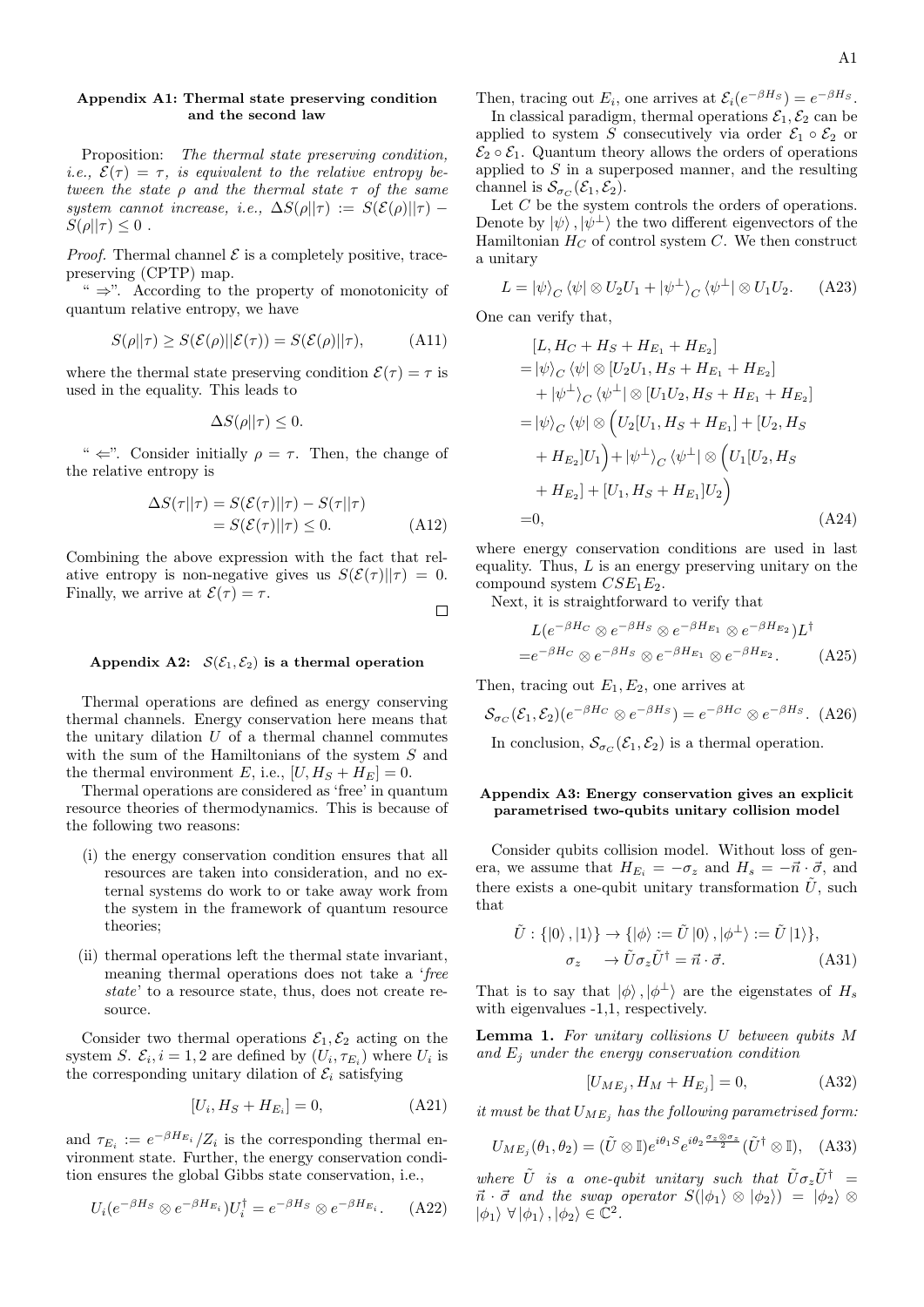Proof. First, we prove that, for qubits collisions, the energy conservation condition is equivalent to the global Gibbs state preserving condition, *i.e.*,

$$
U(\tau_s\otimes \gamma_{E_i})U^{\dagger}=\tau_s\otimes \gamma_{E_i}.
$$

Denote  $a := e^{\beta}/(e^{\beta} + e^{-\beta}).$ 

 $\Rightarrow$ . The proof of this is trivial.

 $\Leftarrow$ . The global Gibbs state preserving condition gives

$$
U(\gamma_A \otimes \tau_{E_i})U^{\dagger}
$$
  
= $U((a|\phi\rangle\langle\phi| + (1-a)|\phi^{\perp}\rangle\langle\phi^{\perp}|)\otimes$   
 $(a|0\rangle\langle0| + (1-a)|1\rangle\langle1|)U^{\dagger}$   
= $\gamma_A \otimes \tau_{E_i}$ . (A34)

Demanding Eq. [\(A34\)](#page-7-2) holds for all temperatures leads to that the unitary interactions  $U$  must preserve three subspaces:  $|\phi,0\rangle \langle \phi,0|, |\phi^{\perp},1\rangle \langle \phi^{\perp},1|$  and  $|\phi,1\rangle \langle \phi^{\perp},0| +$  $|\phi^{\perp},0\rangle \langle \phi,1|$ . One sees that each subspace consists of the states with the same energy, which means that  $U$  preserves energy, *i.e*,  $[U, H_s + H_{E_i}] = 0$  holds.

Then, we use the result from Ref [\[31\]](#page-5-0), which gives an explicit parametrised form of two-qubits unitaries for global Gibbs state preserving condition. Denote  $S$  as the swap operator, i.e.,

$$
S = \begin{pmatrix} 1 & 0 & 0 & 0 \\ 0 & 0 & 1 & 0 \\ 0 & 1 & 0 & 0 \\ 0 & 0 & 0 & 1 \end{pmatrix} .
$$
 (A35)

The general form of Gibbs state preserving uni-taries [\[31\]](#page-5-0), up to a global phase factor, is  $U(\theta_1, \theta_2) :=$  $U_{partialsw}(\theta_1)U_{phase fluct}(\theta_2)$  where

$$
U_{partialsw}(\theta_1) = (\tilde{U} \otimes \mathbb{I})e^{i\theta_1 S}(\tilde{U}^\dagger \otimes \mathbb{I})
$$
  
\n
$$
= c\mathbb{I} + is(|\phi, 0\rangle \langle \phi, 0| + |\phi^\perp, 1\rangle \langle \phi^\perp, 1| + |\phi, 1\rangle \langle \phi^\perp, 0|
$$
  
\n
$$
+ |\phi^\perp, 0\rangle \langle \phi, 1|),
$$
  
\n
$$
U_{phasefluct}(\theta_2) = (\tilde{U} \otimes \mathbb{I})e^{i\theta_2 \frac{\sigma_z \otimes \sigma_z}{2}}(\tilde{U}^\dagger \otimes \mathbb{I})
$$
  
\n
$$
= e^{i\theta_2} |\phi, 0\rangle \langle \phi, 0| + e^{-i\theta_2} |\phi, 1\rangle \langle \phi, 1|
$$
  
\n
$$
+ e^{-i\theta_2} |\phi^\perp, 0\rangle \langle \phi^\perp, 0| + e^{i\theta_2} |\phi^\perp, 1\rangle \langle \phi^\perp, 1|.
$$
 (A36)

It is straightforward to verify that  $[U_{partialsw}(\theta_1), U_{phasefluct}(\theta_2)] = 0.$  $\Box$ 

# <span id="page-7-0"></span>Appendix A4: Kraus decomposition of the quantum partial swap unitary

Consider a unitary interaction  $U_{ME}(\theta) := e^{i\theta S} = (c\mathbb{I} +$  $isS$ ) where S is the swap operator. If the heat bath is in the state  $P_0 = \ket{0}_E \bra{0}$ , one has

$$
\tilde{E}_0 =_E \langle 0 | U | 0 \rangle_E = (c1 + is | 0 \rangle \langle 0 |),
$$
  

$$
\tilde{E}_1 =_E \langle 1 | U | 0 \rangle_E = is | 0 \rangle \langle 1 |.
$$

If the heat bath in the state  $P_1 = |1\rangle_E \langle 1|$ , one has

$$
\tilde{E}'_0 =_E \langle 0| U | 1 \rangle_E = i s | 1 \rangle \langle 0|),
$$
  

$$
\tilde{E}'_1 =_E \langle 1 | U | 1 \rangle_E = (c1 + i s | 1 \rangle \langle 1|).
$$

Hence, if the heat bath is in the state of  $\tau = q \, |0\rangle \, \langle 0| +$  $(1 - q)$ |1}  $\langle 1|$ , we have the set of Kraus operators

<span id="page-7-3"></span>
$$
K_1 \equiv \sqrt{q}\tilde{E}_0 = \sqrt{q}(c\mathbb{1} + is \mid 0\rangle\langle 0 \mid),
$$
  
\n
$$
K_2 \equiv \sqrt{q}\tilde{E}_1 = \sqrt{q}is \mid 0\rangle\langle 1 \mid,
$$
  
\n
$$
K_3 \equiv \sqrt{1 - q}\tilde{E}'_0 = \sqrt{1 - q}is \mid 1\rangle\langle 0 \mid,
$$
  
\n
$$
K_4 \equiv \sqrt{1 - q}\tilde{E}'_1 = \sqrt{1 - q}(c\mathbb{1} + is \mid 1\rangle\langle 1 \mid).
$$
 (A41)

### <span id="page-7-1"></span>Appendix A5: Bound on information capacity from thermodynamics

<span id="page-7-2"></span>**Theorem [1.](#page-2-1)** For our model of two identical energy preserving thermal channels  ${C}$ undergoing a quantum switch, with  $\lambda \in [0, 1]$  representing the switch strength, s the thermalisation strength, q the probability of the ground state of the environment qubit thermal states, the final (fin) and initial (in) mutual informations between the untouched quantum system A on the one hand and the control system C plus the memory M undergoing the channel on the other, obeys

$$
I(A:CM^{fin}) \leq \left(c^4 + \lambda(q^2 - q + \frac{1}{2})s^4\right)I(A:M^{in}) + \lambda G_{\geq 0},\tag{A51}
$$

where  $G_{\geq 0} := fI(A : D_0) + (1 - f)I(A : D_1), f = 1 (1-q^2)+(2q-1)(1-p)$  $\frac{2q-1)(1-p)}{2}s^4$  and the non-negative terms

$$
I(A: D_0) = S(p_0 \rho_A + (1 - p_0)\rho_A^{(0)}) - p_0 S(\rho_A)
$$
  
-(1 - p\_0)S(\rho\_A^{(0)}),  

$$
I(A: D_1) = S(p_1 \rho_A + (1 - p_1)\rho_A^{(1)}) - p_1 S(\rho_A)
$$
  
-(1 - p\_1)S(\rho\_A^{(1)}) (A52)

with  $p_0 := (1 + \frac{(q^2-2q)s^4}{2})$  $\frac{(2q)s^4}{2}\big)/f, p_1 = \frac{(1-q^2)s^4}{2}$  $\frac{q^2}{2}$  /(1 – f) which involves virtual ancillary qubits  $D_0$  and  $D_1$  are fully determined by the initial conditions.

*Proof.* In our model, the heat bath's Hamiltonian  $H_{E_i}$  =  $-\sigma_z \forall j$ , and memory system M's Hamiltonian  $H_M$  =  $-\vec{n} \cdot \vec{\sigma}$ , where  $\vec{n}$  is a three-dimensional unit vector and  $\sigma$  indicates Pauli-matrices. Without loss of generality, we assume the Hamiltonian of the two-dimensional control system  $H_c = -\sigma_z$ . The control states of the control system are  $\{|0\rangle, |1\rangle\}$ . The initial state of the joint system  $CAME_1E_2$  is

$$
\tilde{U}_{M}^{\dagger} \rho^{\text{in}} \tilde{U}_{M} \n= \sigma_{C} \otimes \tilde{U}_{M}^{\dagger} \rho_{AM}^{\text{in}} \tilde{U}_{M} \otimes \tau_{E_{1}} \otimes \tau_{E_{2}} \n= (\lambda |+\rangle_{c} \langle +| + (1-\lambda) |0\rangle_{c} \langle 0|) \otimes (p\rho_{A}^{(0)} \otimes |0\rangle_{M} \langle 0| \n+ (1-p)\rho_{A}^{(1)} \otimes |1\rangle_{M} \langle 1|) \otimes \tau_{E_{1}} \otimes \tau_{E_{2}},
$$
\n(A53)

where  $\tilde{U}\sigma_z\tilde{U}^{\dagger} = \vec{n}\cdot\vec{\sigma}$ .

According to lemma [1,](#page-6-3) the energy conservation condition of thermal channels  $\{\mathcal{C}\}\$  gives a parametrized form of two-qubits unitary dilation

$$
U_{ME_i}(\alpha, \beta) = (\tilde{U} \otimes \mathbb{I})e^{i\alpha S}e^{i\beta \frac{\sigma_z \otimes \sigma_z}{2}} (\tilde{U}^{\dagger} \otimes \mathbb{I})
$$
  
 :=  $(\tilde{U} \otimes \mathbb{I})U_i(\tilde{U}^{\dagger} \otimes \mathbb{I}),$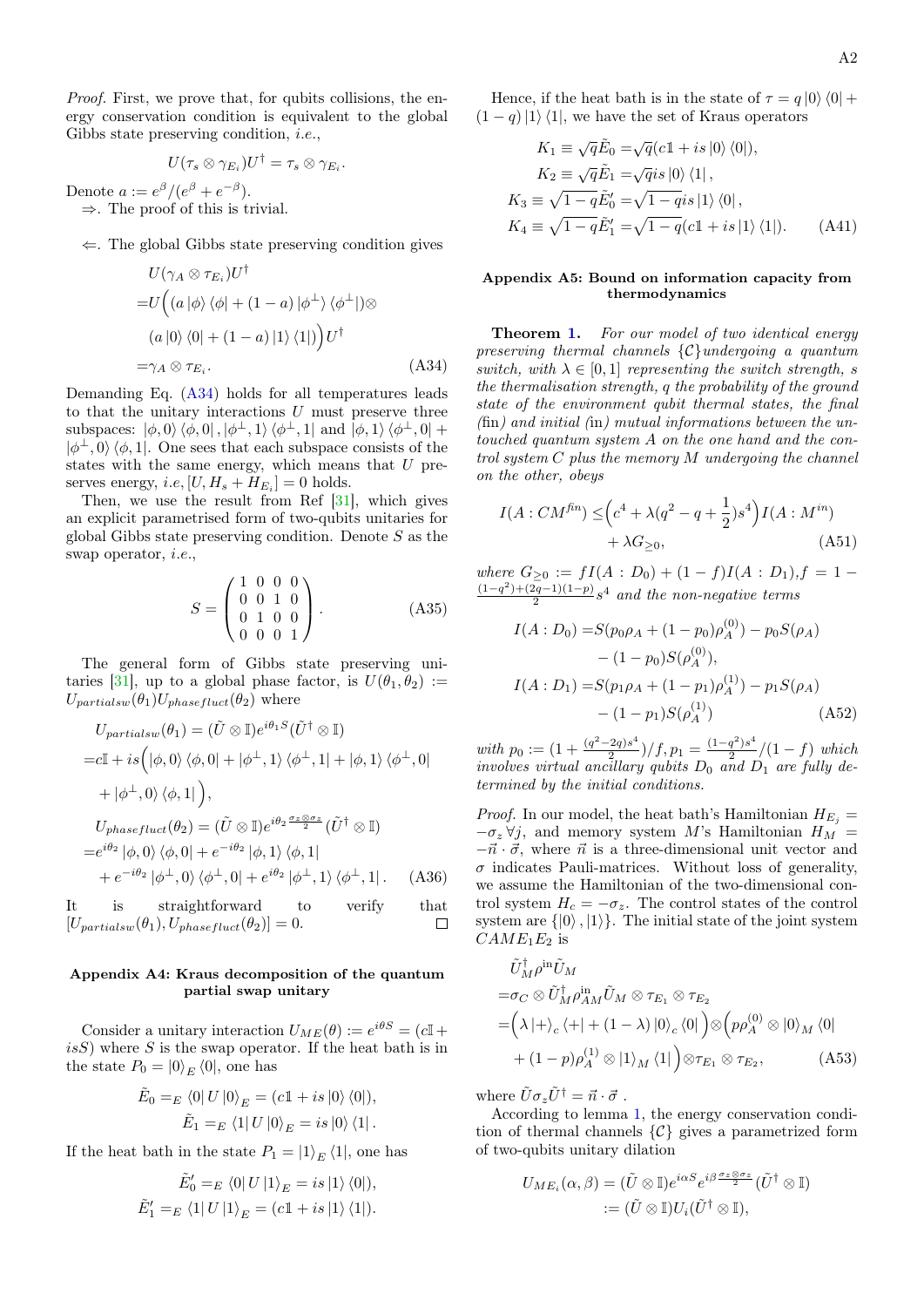where S is the swap operator, i.e.,  $S |\phi_1\rangle \otimes |\phi_2\rangle = |\phi_2\rangle \otimes$  $|\phi_1\rangle \ \forall \, |\phi_1\rangle , |\phi_2\rangle \in \mathbb{C}^2$ . For the joint system  $CAME_1E_2$ , the corresponding Kraus operator of  $\mathcal{S}(U_{ME_1}, U_{ME_2})$  is

$$
L = |0\rangle_c \langle 0| \otimes U_{ME_2} U_{ME_1} + |1\rangle_c \langle 1| \otimes U_{ME_1} U_{ME_2}
$$
  
= $\tilde{U}(|0\rangle_c \langle 0| \otimes U_2 U_1 + |1\rangle_c \langle 1| \otimes U_1 U_2) \tilde{U}^{\dagger}$   
:= $\tilde{U}\tilde{L}\tilde{U}^{\dagger}$ . (A54)

Then, the final state of  $CAME_1E_2$  is

$$
\rho^{\text{fin}} = L\rho^{\text{in}}L^{\dagger} = \tilde{U}\tilde{L}\tilde{U}^{\dagger}\rho^{\text{in}}\tilde{U}\tilde{L}\tilde{U}^{\dagger}.
$$
 (A55)

Note that  $\tilde{L}\tilde{U}^{\dagger}\rho^{\text{in}}\tilde{U}\tilde{L}$  is equivalent to the final state of  $CAME_1E_2$  when the M's Hamiltonian  $H_M = -\sigma_z$ . Since we are interested in the mutual information between A and CM and local unitary does not change mutual information, we restrict us to the case of  $H_M = -\sigma_z$ in the following. Moreover,  $[e^{i\alpha S}, e^{i\beta \frac{\sigma_z \otimes \sigma_z}{2}}] = 0$ , M and  $E_i$  are initially diagonal in the computational basis, this implies that  $e^{i\beta \frac{\sigma_z \otimes \sigma_z}{2}}$  does not impact the final states. Thus, we only need to consider  $U_i = e^{i\theta S_{ME_i}}, i = 1, 2$ , in the following.

The Kraus operators of energy-preserving thermal channels C with a unitary dialtion  $U = e^{i\theta S}$  and thermal state  $\tau$  are given in Appendix [A4.](#page-7-0) The corresponding Kraus Operators for the resulting switched channels  $\mathcal{S}_{\sigma_C}(\mathcal{C}, \mathcal{C})$  are

$$
S_{ij} = |0\rangle_C \langle 0| \otimes (\mathbb{I}^A \otimes K_i^M)(\mathbb{I}^A \otimes K_j^M) + |1\rangle_C \langle 1| \otimes (\mathbb{I}^A \otimes K_j^M)(\mathbb{I}^A \otimes K_i^M).
$$
 (A56)

The final state of CAM can be obtained by

$$
\rho_{CMA}^{\text{fin}} = \text{Tr}_{E_1 E_2} \rho^{\text{fin}} = \mathcal{S}_{\sigma_C}(\mathcal{E}, \mathcal{E}) (\rho_{CAM}^{\text{in}}). \tag{A57}
$$

**Consider**  $\lambda = 1$ . Based on Eq. [\(A71\)](#page-10-3), Eq. [\(A41\)](#page-7-3) and Eq.  $(A57)$ , we further find that the final state of  $CAM$ has the structure of

$$
\rho_{CMA}^{\text{fin}} = |+0\rangle_{CM} \langle +0| \otimes \rho_A^{(1')} + |+1\rangle_{CM} \langle +1| \otimes \rho_A^{(2')} + |-0\rangle_{CM} \langle -0| \otimes \rho_A^{(3')} + |-1\rangle_{CM} \langle -1| \otimes \rho_A^{(4')}.\tag{A58}
$$

where

$$
\rho_A^{(1')} = \sum_{ij} \text{Tr}_{CM} |+0\rangle_{CM} \langle +0| \left[ S_{ij} (\sigma_C \otimes \rho_{AM}^{in}) S_{ij}^{\dagger} \right]
$$
  
= 
$$
\sum_{ij} \text{Tr}_{CM} |+0\rangle_{CM} \langle +0| S_{ij} (|+\rangle_C \langle +| \otimes (p|0\rangle_M \langle 0| \otimes \rho_A^{(0)} \rangle + (1-p) |1\rangle_M \langle 1| \otimes \rho_A^{(1)}) S_{ij}^{\dagger}
$$
  
= 
$$
p_0^{1'} \rho_A^{(0)} + p_1^{1'} \rho_A^{(1)}.
$$
 (A59)

Similarly, we have

$$
\rho^{(2')} = p_0^{2'} \rho_A^{(0)} + p_1^{2'} \rho_A^{(1)},
$$
  
\n
$$
\rho^{(3')} = p_0^{3'} \rho_A^{(0)} + p_1^{3'} \rho_A^{(1)},
$$
  
\n
$$
\rho^{(4')} = p_0^{4'} \rho_A^{(0)} + p_1^{4'} \rho_A^{(1)}.
$$
\n(A510)

The coefficients  $p_0^{1'}$ ,  $p_1^{1'}$  are obtained by

$$
p_0^{1'} = \sum_{ij} \text{Tr}_{CM} |+0\rangle_{CM} \langle +0|
$$
  
\n
$$
S_{ij} (|+\rangle_C \langle +| \otimes (p |0\rangle_M \langle 0|) S_{ji}^{\dagger}
$$
  
\n
$$
= p(c^4 + 2c^2 s^2 q + \frac{1}{2} s^4 q(1+q)),
$$
  
\n
$$
p_1^{1'} = \sum_{ij} \text{Tr}_{CM} |+0\rangle_{CM} \langle +0|
$$
  
\n
$$
S_{ij} (|+\rangle_C \langle +| \otimes (1-p) |1\rangle_M \langle 1|) S_{ji}^{\dagger}
$$
  
\n
$$
= \frac{1-p}{2} s^2 (4c^2 + s^2) q.
$$
 (A511)

Similarly, one obtains the coefficients :

$$
p_0^{2'} = \frac{p}{2}s^2(4c^2 + s^2)(1-q),
$$
  
\n
$$
p_1^{2'} = (1-p)(c^4 + 2c^2s^2(1-q) + \frac{1}{2}s^4(2-q)(1-q)),
$$
  
\n
$$
p_0^{3'} = \frac{p}{2}s^4q(1-q), \quad p_1^{3'} = \frac{1-p}{2}s^4q,
$$
  
\n
$$
p_0^{4'} = \frac{p}{2}s^4(1-q), \quad p_1^{4'} = \frac{1-p}{2}s^4q(1-q).
$$
 (A512)

<span id="page-8-3"></span>Substituting Eqs. $(A59)-(A512)$  $(A59)-(A512)$  $(A59)-(A512)$  in Eq. $(A58)$ , one can write down the explicit form of the final state of CMA

$$
\rho_{CMA}^{\lambda=1}
$$
  
=  $|\!-\rangle_C \langle -|\otimes s^4 \Big( \frac{(1-q)^2}{2} (\sigma_x) M \rho_{MA} (\sigma_x) M + q(1-q) \Big)$   

$$
\frac{\mathbb{I}_M}{2} \otimes \rho_A + \frac{2q-1}{2} (1-p) |0\rangle_M \langle 0| \otimes \rho_A^{(1)} \Big)
$$
  
+  $|\!+\rangle_C \langle +|\otimes \Big( (c^4 + \frac{(1-q)^2}{2} s^4) \rho_{MA}^{in} + (2c^2 s^2 + \frac{s^4}{2}) \Big)$   
 $\tau_M \otimes \rho_A + s^4 \frac{2q-1}{2} p |0\rangle_M \langle 0| \otimes \rho_A^{(0)} \Big).$  (A513)

<span id="page-8-1"></span><span id="page-8-0"></span>The reason for terms with a factor  $s<sup>4</sup>$  contributing to the final state of MA conditioning on  $|-\rangle_C$  will be apparent after looking at the commutation relations of the Kraus operators.

<span id="page-8-4"></span>**Consider**  $\lambda \in [0, 1]$ . It is straightforward to write down the final state of CMA

$$
\rho_{CMA}^{\text{fin}} = \lambda \rho_{CMA}^{\lambda=1} + (1 - \lambda) |0\rangle_c \langle 0| \otimes (c^4 \rho_{MA}^{\text{in}} + (1 - c^4) \tau_M \otimes \rho_A).
$$
\n(A514)

Adding an ancilla system  $B$ , we have

<span id="page-8-5"></span><span id="page-8-2"></span>
$$
\rho_{BCMA}^{\text{fin}} = \lambda |0\rangle_B \langle 0| \otimes |-\rangle_C \langle -| \otimes s^4 \Big( \frac{(1-q)^2}{2} (\sigma_x)_M \rho_{MA} (\sigma_x)_M
$$
  
+  $q(1-q) \frac{\mathbb{I}_M}{2} \otimes \rho_A + \frac{2q-1}{2} (1-p) |0\rangle_M \langle 0| \otimes \rho_A^{(1)} \Big)$   
+  $\lambda |1\rangle_B \langle 1| \otimes |+\rangle_C \langle +| \otimes \Big( (c^4 + \frac{(1-q)^2}{2} s^4) \rho_{MA}^{\text{in}} \Big)$   
+  $(2c^2 s^2 + \frac{s^4}{2}) \tau_M \otimes \rho_A + s^4 \frac{2q-1}{2} p |0\rangle_M \langle 0| \otimes \rho_A^{(0)} \Big)$   
+  $(1-\lambda) |2\rangle_B \langle 2| \otimes |0\rangle_C \langle 0| \otimes (c^4 \rho_{MA}^{\text{in}} + (1-c^4) \tau_M \otimes \rho_A).$   
(A515)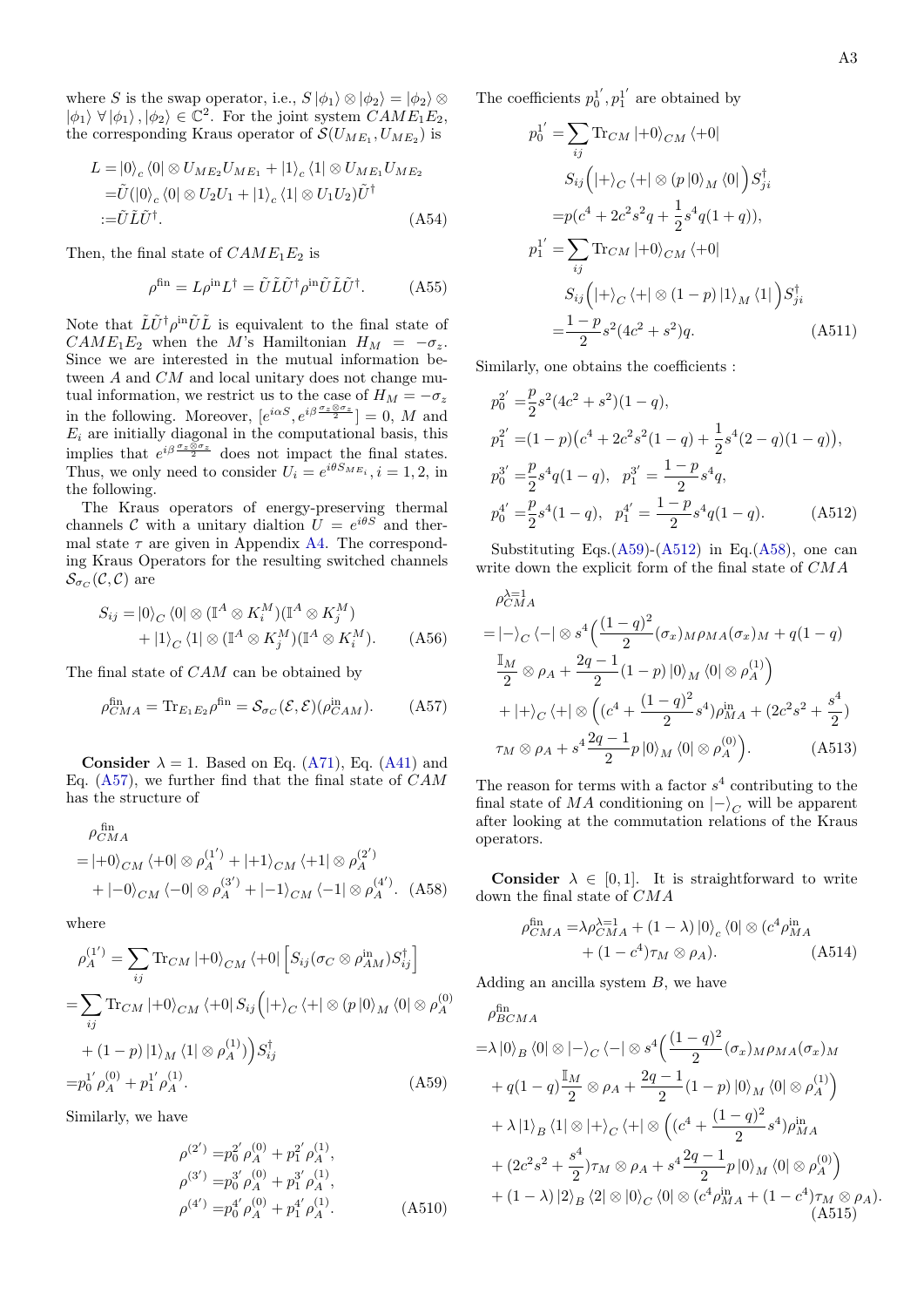To bound the final mutual information between A and  $CM<sup>fin</sup>$ , we apply the quantum data-processing inequality and the chain rule

$$
I(A:CMfin) \le I(A:BCMfin)
$$
  
=  $I(A:B) + I(A:CMfin|B).$  (A516)

First, we bound the term  $I(A : B)$ . Tracing out CM from Eq.  $(A515)$ , we obtain the state of BA as follows

$$
\rho_{BA}^{\text{fin}} = \lambda \left( s^4 \frac{1 - q^2}{2} \left| 0 \right\rangle_B \left\langle 0 \right| + \left( c^4 + \frac{1 + (1 - q)^2}{2} s^4 + 2c^2 s^2 \right) \right.
$$
\n
$$
\left| 1 \right\rangle_B \left\langle 1 \right| \right) \otimes \rho_A + \lambda \frac{2q - 1}{2} s^4 \left( (1 - p) \left| 0 \right\rangle_B \left\langle 0 \right| \otimes \rho_A^{(1)} + p \left| 1 \right\rangle_B \left\langle 1 \right| \otimes \rho_A^{(0)} \right) + (1 - \lambda) \left| 2 \right\rangle_B \left\langle 2 \right| \otimes \rho_A. \tag{A517}
$$

Adding an ancilla system D to  $\rho_{BA}^{\text{fin}}$ , we have

 $\epsilon$ 

$$
\rho_{DBA}^{\text{fin}} = |0\rangle_D \langle 0| \otimes \left(\lambda s^4 \frac{1 - q^2}{2} |0\rangle_B \langle 0| + \lambda (c^4 + \frac{1 + (1 - q)^2}{2} s^4 + 2c^2 s^2) |1\rangle_B \langle 1| + (1 - \lambda) |2\rangle_B \langle 2| \right) \otimes \rho_A + \lambda |1\rangle_D \langle 1|
$$
  

$$
\otimes (q - \frac{1}{2}) s^4 \Big( (1 - p) |0\rangle_B \langle 0| \otimes \rho_A^{(1)} + p |1\rangle_B \langle 1| \otimes \rho_A^{(0)} \Big).
$$
(A518)

It is straightforward to prove that  $I(A: D)_{\rho_{DBA}^{fin}} = 0$ . Then, one can calculate

$$
I(A:B)_{\rho_{BA}^{\text{fin}}} \leq I(A:DB)_{\rho_{DBA}^{\text{fin}}}
$$
  
= $I(A:D)_{\rho_{DBA}^{\text{fin}}} + I(A:B|D)_{\rho_{DBA}^{\text{fin}}}$   
= $\lambda s^4 (q - \frac{1}{2}) I(A:M^{\text{in}}).$  (A519)

where the quantum data-processing inequality is used in the first inequality.

Next, we proceed to bound the second term  $I(A)$ :  $CM^{\text{fin}}(B)$ . According to the definition of conditional mutual information, one can write down

$$
I(A:CM^{\text{fin}}|B) = P_0 I(A:CM^{\text{fin}}|0\rangle_B) + P_1 I(A:CM^{\text{fin}}|1\rangle_B) + P_2 I(A:CM^{\text{fin}}|2\rangle_B)
$$
(A520)

where

$$
P_0 = \lambda (1 - \frac{(1 - q^2) + (2q - 1)(1 - p)}{2}s^4),
$$
  
\n
$$
P_1 = \lambda - P_0, P_2 = 1 - \lambda.
$$
 (A521)

We then introduce an ancilla system  $D_0$  for  $\rho_{ACM||0\rangle_B}$ such that

$$
\rho_{D_0ACM||0\rangle_B}
$$
\n
$$
= \frac{\lambda}{P(|+\rangle_C)} |+\rangle_c \langle +| \otimes \left( (c^4 + \frac{(1-q)^2}{2} s^4) |0\rangle_{D_0} \langle 0| \otimes \rho_{MA}^{in} \right)
$$
\n
$$
+ (2c^2 s^2 + \frac{s^4}{2}) |1\rangle_{D_0} \langle 1| \otimes \tau_M \otimes \rho_A + \frac{(2q-1)ps^4}{2}
$$
\n
$$
|2\rangle_{D_0} \langle 2| \otimes |0\rangle_M \langle 0| \otimes \rho_A^{(0)} \rangle.
$$
\n(A522)

Tracing out CM, one obtains

$$
\rho_{D_0 A || 0 \rangle_B}
$$
\n
$$
= \frac{\lambda}{P_0} \Big( \left( c^4 + \frac{(1-q)^2}{2} s^4 \right) | 0 \rangle_{D_0} \langle 0 | \otimes \rho_A + (2c^2 s^2 + \frac{s^4}{2})
$$
\n
$$
| 1 \rangle_{D_0} \langle 1 | \otimes \rho_A + \frac{(2q-1)ps^4}{2} | 2 \rangle_{D_0} \langle 2 | \otimes \rho_A^{(0)} \Big).
$$

<span id="page-9-4"></span>The mutual information between  $A$  and  $D_0$  is

$$
I(A: D_0) = S(p_0 \rho_A + (1 - p_0) \rho_A^{(0)})
$$
  
-  $p_0 S(\rho_A) - (1 - p_0) S(\rho_A^{(0)})$  (A523)

where  $p_0 := \lambda(1 + \frac{(q^2-2q)s^4}{2})$  $\frac{(2q)s}{2})/P_0$ . Then,

<span id="page-9-2"></span>
$$
I(A:CM)_{\rho_{ACM||0\rangle_B}} = I(A:M)_{\rho_{ACM||0\rangle_B}
$$
  
\n
$$
\leq I(A: D_0M)_{\rho_{D_0ACM||0\rangle_B}} = I(A: D_0) + I(A:M|D_0)
$$
  
\n
$$
= \frac{\lambda}{P_0} (c^4 + \frac{(1-q)^2}{2}s^4)I(A:M^{\text{in}}) + I(A:D_0). \quad (A524)
$$

where the quantum data-processing inequality is used in the first inequality.

Again, we introduce an ancilla system  $D_1$  for  $\rho_{CAM||1\rangle_B}$ such that

<span id="page-9-0"></span>
$$
\rho_{D_1 CMA || 1 \rangle_B}
$$
\n
$$
= \frac{\lambda s^4}{P_1} \left( \frac{(1-q)^2}{2} |0\rangle_{D_1} \langle 0| \otimes (\sigma_x)_{M} \rho_{MA}(\sigma_x)_{M} + q(1-q) \right)
$$
\n
$$
|1\rangle_{D_1} \langle 1| \otimes \frac{\mathbb{I}_M}{2} \otimes \rho_A + \frac{2q-1}{2} (1-p) |2\rangle_{D_1} \langle 2| \otimes
$$
\n
$$
|0\rangle_M \langle 0| \otimes \rho_A^{(1)} \rangle \otimes |-\rangle_c \langle -|.
$$
\n(A525)

<span id="page-9-1"></span>Tracing out CM, one obtains

$$
\rho_{D_1A||1\rangle_B}
$$
\n
$$
=\frac{\lambda s^4}{P_1}\left(\frac{(1-q)^2}{2}\left|0\right\rangle_{D_1}\left\langle0\right|\otimes\rho_A+q(1-q)\right)
$$
\n
$$
\left|1\right\rangle_{D_1}\left\langle1\right|\otimes\rho_A+\frac{2q-1}{2}(1-p)\left|2\right\rangle_{D_1}\left\langle2\right|\otimes\rho_A^{(1)}\right).
$$

The mutual information between A and  $D_1$  is

$$
I(A: D_1) = S(p_1 \rho_A + (1 - p_1)\rho_A^{(1)})
$$
  
-  $p_1 S(\rho_A) - (1 - p_1)S(\rho_A^{(1)})$  (A526)

where  $p_1 := \frac{\lambda(1-q^2)s^4}{2}$  $\frac{q}{2}$  /P<sub>1</sub>. Similarly, we have

$$
I(A:CM)_{\rho_{CMA||1\rangle_B}} = I(A:M)_{\rho_{CMA||1\rangle_B}}
$$
  
\n
$$
\leq I(A:D_1CM)_{\rho_{D_1CAM||1\rangle_B}} = I(A:D_1) + I(A:M|D_1)
$$
  
\n
$$
= \frac{\lambda(1-q)^2s^4}{2P_1}I(A:M^{\text{in}}) + I(A:D_1)
$$
 (A527)

Similarly, we introduce an ancilla system  $D_2$  for  $\rho_{CAM||2\rangle_B}$  such that

<span id="page-9-3"></span>
$$
\rho_{CD_2MA||2\rangle_B} = |0\rangle_C \langle 0| \otimes \left( c^4 |0\rangle_{D_2} \langle 0| \otimes \rho_{MA}^{\text{in}} \right) + (1 - c^4) |1\rangle_{D_2} \langle 1| \otimes \tau_M \otimes \rho_A \Big).
$$
\n(A528)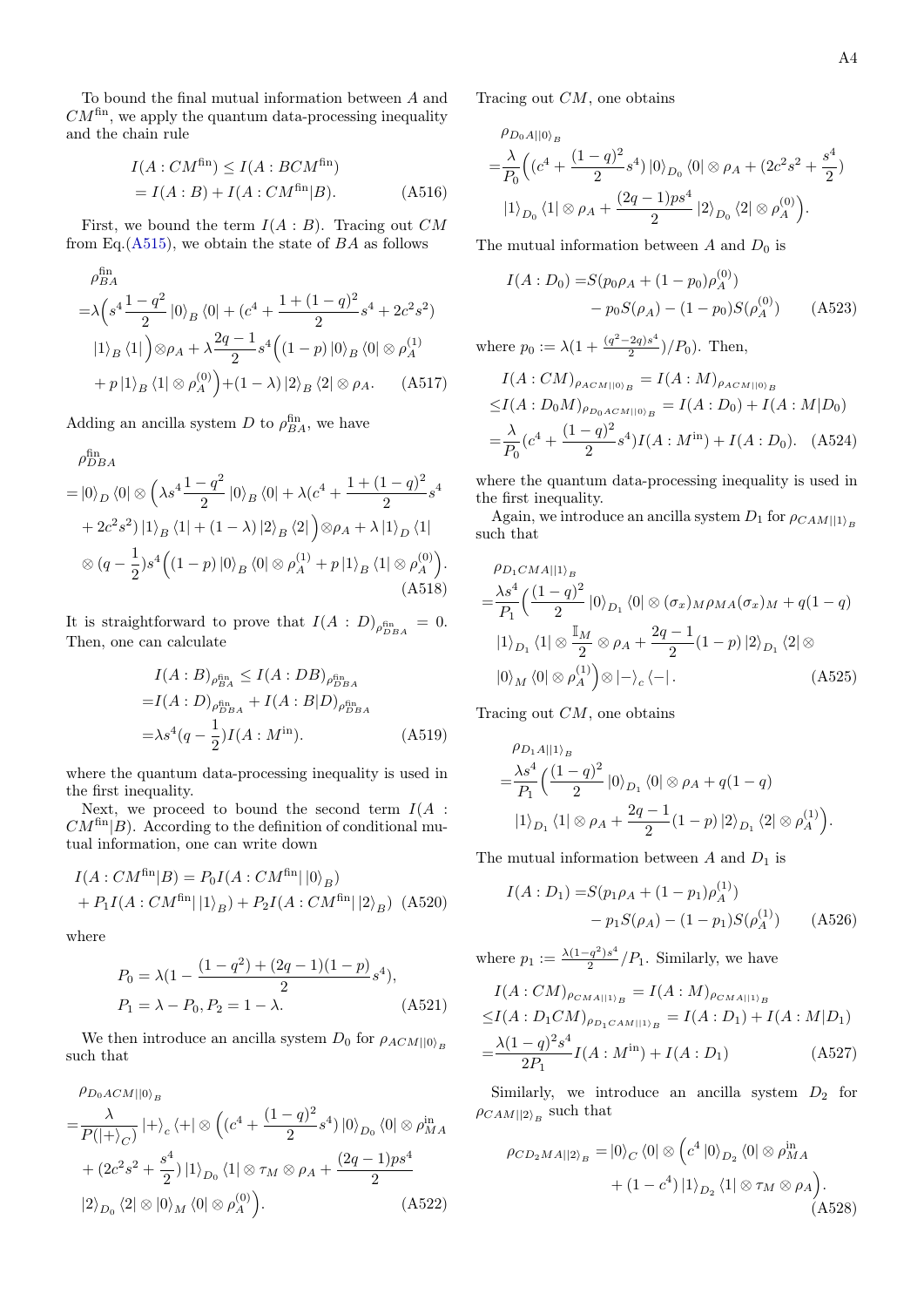Then, the mutual information  $I(A:CM^{\text{fin}}||2\rangle_B)$  is upper bounded by

$$
I(A:CM^{\text{fin}})_{\rho_{CMA||2\rangle_B}} \le I(A:CD_2M)_{\rho_{CD_2AM||1\rangle_B}
$$
  
= $I(A:D_2) + I(A:M|D_2) = c^4 I(A:M^{\text{in}}).$  (A529)

Finally, combine Eq.[\(A519\)](#page-9-1), Eq.[\(A524\)](#page-9-2), Eq.[\(A527\)](#page-9-3), Eq.  $(A529)$  with Eq.  $(A516)$ , we obtain

$$
I(A:CM^{\text{fin}}) \leq I(A:BCM^{\text{fin}})
$$
  
= $I(A:B) + I(A:CM^{\text{fin}}|B)$   
 $\leq \lambda (q - \frac{1}{2})s^4 I(A:M^{\text{fin}}) + P_0 I(A:M^{\text{fin}}|0\rangle_B)$   
+  $P_1 I(A:M^{\text{fin}}|1\rangle_B) + P_2 I(A:M^{\text{fin}}|2\rangle_B)$   
 $\leq (c^4 + \lambda (q^2 - q + \frac{1}{2})s^4)I(A:M^{\text{in}}) + P_0 I(A: D_0)$   
+  $P_1 I(A: D_1)$  (A530)

where  $P_0 := \lambda \left(1 - \frac{(1-q^2) + (2q-1)(1-p)}{2}\right)$  $\frac{2q-1(1-p)}{2}s^4$ ,  $P_1 := \lambda - P_0$  are the probabilities conditioning on B , and

$$
I(A: D_{0/1}) := S(p_{0/1}\rho_A + (1 - p_{0/1})\rho_A^{(0/1)})
$$
  
-  $p_{0/1}S(\rho_A) - (1 - p_{0/1})S(\rho_A^{(0/1)})$  (A531)

with  $p_0 := \lambda(1 + \frac{(q^2-2q)s^4}{2})$  $\frac{(2q)s^4}{2})/P_0, p_1 = \lambda \frac{(1-q^2)s^4}{2}$  $\frac{q^2}{2}$ / $P_1$ .  $\Box$ 

Infinite temperature case In this case, the thermal state is  $\tau = \frac{1}{2}$  $\frac{1}{2}$ , *i.e.*,  $q = 1/2$ . Substituting  $q = 1/2$  into the bound, one has

$$
P_0 = \lambda (1 - \frac{3}{8}s^4), P_1 = \frac{3}{8}\lambda s^4, p_0 = p_1 = 1.
$$
 (A532)

Thus, according to Theorem [1,](#page-2-1) the mutual information  $I(A:CM<sup>fin</sup>)$  is bounded by

$$
I(A:CM^{\text{fin}}) \le (c^4 + \frac{\lambda}{4}s^4)I(A:M^{\text{in}}). \tag{A533}
$$

Zero temperature case: In this case, the thermal state is  $\tau = |0\rangle\langle 0|, i.e., q = 1$ . According to Theorem [1,](#page-2-1) the mutual information  $I(A:CM^{\text{fin}})$  is bounded by

$$
I(A:CM^{\text{fin}})
$$
  
 
$$
\leq (c^4 + \frac{\lambda}{2}s^4)I(A:M^{\text{in}}) + P_0I(A:D_0)
$$
 (A534)

where  $P_0 = \lambda(1 - \frac{1-p}{2}s^4)$  and

$$
I(A: D_0) := S(p_0 \rho_A + (1 - p_0) \rho_A^{(0)}) - p_0 S(\rho_A) - (1 - p_0) S(\rho_A^{(0)})
$$

with  $p_0 = \lambda(1 - \frac{s^4}{2})$  $\frac{3^2}{2})/P_0.$ 

### <span id="page-10-1"></span>Appendix A6: Violation of the first law of thermodynamics

We take the Hamiltonians of the system and the environment to be  $H_M = H_E = \sigma_z$ . When the temperature

<span id="page-10-4"></span>

Figure A 1. Demonstration of violation of the bound by the use of an energy-altering channel. The blue line is the bound and the orange line is the mutual information achieved by two switched channels, one being associated with a partial swap unitary and the other a 'partial CNOT'.

is infinity, the thermal state is then  $\tau := \frac{1}{2}$ . Consider the CNOT gate

$$
V := |0\rangle\langle 0| \otimes \mathbb{I} + |1\rangle\langle 1| \otimes \sigma_x,
$$

Then,  $e^{i\theta V} = \cos \theta \mathbb{I} + i \sin \theta V := c \mathbb{I} + i s V$ . One can check that

$$
e^{i\theta V} \left(\frac{\mathbb{I}_M}{2} \otimes \frac{\mathbb{I}_E}{2}\right) e^{-i\theta V} = \frac{\mathbb{I}_M}{2} \otimes \frac{\mathbb{I}_E}{2}.
$$
 (A61)

<span id="page-10-0"></span>Tracing out E in the above equation results in  $\mathcal{N}(\frac{1}{5})$  $\frac{1}{2}) =$ I  $\frac{1}{2}$ . Thus, N is a thermal channel and the second law is obeyed. The set of Kraus operators for  $N$  is

$$
\{(c\mathbb{I} + is \ket{0} \bra{0}), is \ket{1} \bra{1}\}.
$$
 (A62)

However, one sees that

$$
[e^{i\theta V}, H_E + H_M] \neq 0,
$$

i.e., the first law of thermodynamics is violated. Recall that the Kraus operators for the quantum partial swap unitary given in the Appendix [A4.](#page-7-0) We see that some elements of the two sets of Kraus operators do not commute, thus can have information capacity increase.

As shown in Figure [A 1,](#page-0-0) we plotted the mutual information  $I(A:CM<sup>fin</sup>)$  generated by the superposition of the orders of two thermal channels, one obeys the first law, one does not, and the bound we derived. The figure shows that our bound is violated in some region.

#### <span id="page-10-2"></span>Appendix A7: Proof of Theorem [2](#page-3-0)

The quantum switch  $S_{\sigma_C}$  is a supermap [\[30\]](#page-4-20), which takes two quantum channels  $C_1, C_2$  as input and output another quantum channel  $\mathcal{S}_{\sigma_C}(\mathcal{C}_1, \mathcal{C}_2)$ . In the language of Kraus operators [\[28\]](#page-4-18), if we denote the Kraus operators of the channel  $C_1$  as  $\{K_i^{(1)}\}$  and  $C_2$  as  $\{K_j^{(2)}\}$ , the action of the channel  $\mathcal{S}_{\sigma_C}(\mathcal{C}_1, \mathcal{C}_2)$  is expressed by

<span id="page-10-3"></span>
$$
S_{\sigma_C}(\mathcal{C}_1, \mathcal{C}_2)(\rho) = \sum_{ij} S_{ij} (\sigma_C \otimes \rho) S_{ij}^{\dagger}
$$
 (A71)

where  $\sigma_C$  is the state of the control system, and  $S_{ij}$  denotes the Kraus operators for  $\mathcal{S}_{\sigma_C}(\mathcal{C}_1, \mathcal{C}_2)$ , namely,

$$
S_{ij} = |0\rangle_C\langle 0| \otimes K_j^{(2)}K_i^{(1)} + |1\rangle_C\langle 1| \otimes K_i^{(1)}K_j^{(2)}.
$$
 (A72)